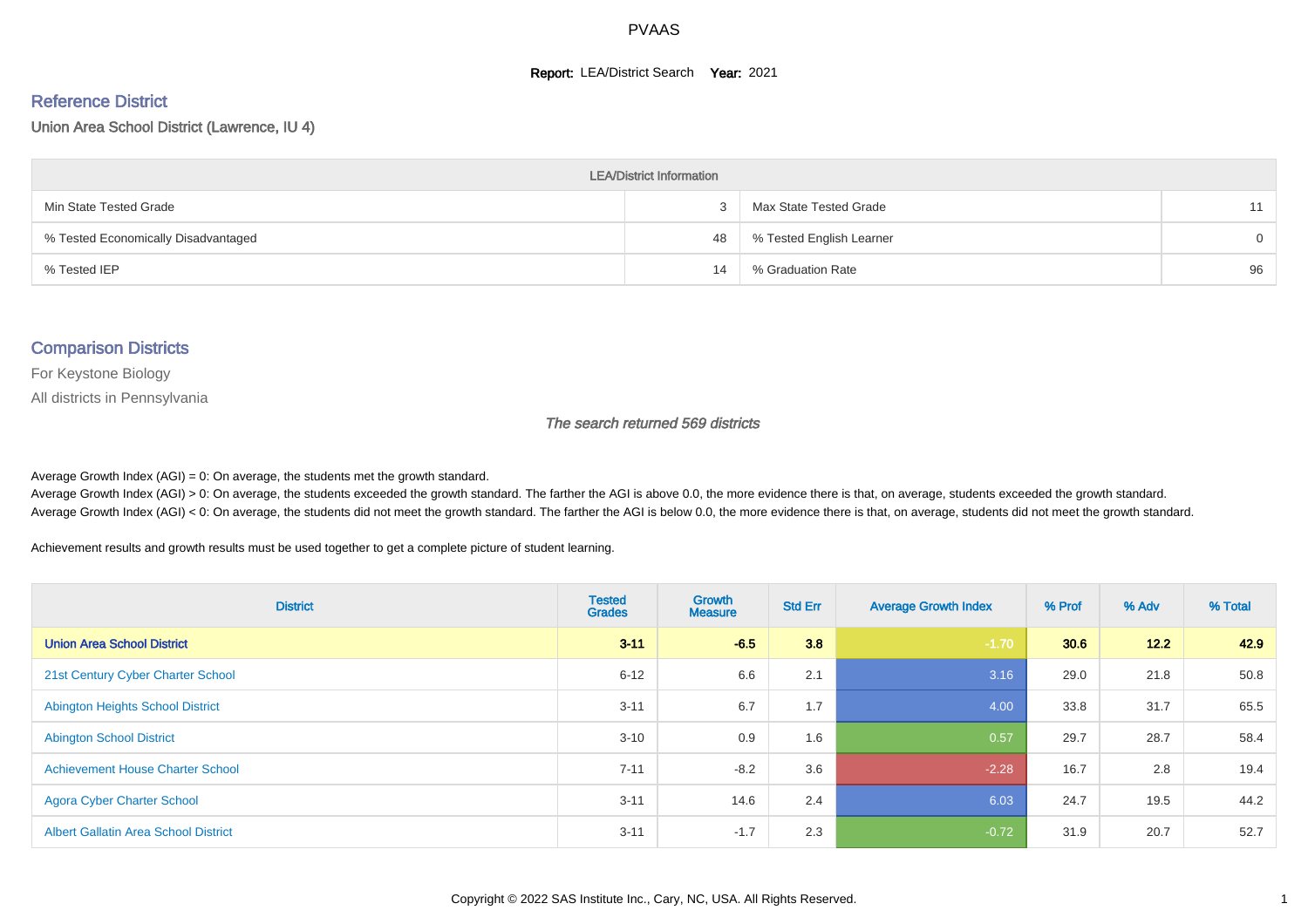| <b>District</b>                                 | <b>Tested</b><br><b>Grades</b> | <b>Growth</b><br><b>Measure</b> | <b>Std Err</b> | <b>Average Growth Index</b> | % Prof | % Adv   | % Total |
|-------------------------------------------------|--------------------------------|---------------------------------|----------------|-----------------------------|--------|---------|---------|
| <b>Union Area School District</b>               | $3 - 11$                       | $-6.5$                          | 3.8            | $-1.70$                     | 30.6   | 12.2    | 42.9    |
| <b>Aliquippa School District</b>                | $3 - 11$                       | $-20.0$                         | 3.6            | $-5.54$                     | 1.7    | $0.0\,$ | 1.7     |
| <b>Allegheny Valley School District</b>         | $3 - 11$                       | $-1.9$                          | 3.9            | $-0.48$                     | 31.8   | 11.4    | 43.2    |
| <b>Allegheny-Clarion Valley School District</b> | $3 - 10$                       | 12.3                            | 4.1            | 3.03                        | 33.3   | 19.0    | 52.4    |
| <b>Allentown City School District</b>           | $3-12$                         | $-16.9$                         | 1.4            | $-12.37$                    | 5.9    | 0.4     | 6.3     |
| Altoona Area School District                    | $3 - 12$                       | 0.1                             | 1.5            | 0.07                        | 29.0   | 13.8    | 42.8    |
| Ambridge Area School District                   | $3 - 12$                       | $-19.4$                         | 2.5            | $-7.64$                     | 23.2   | 5.6     | 28.9    |
| <b>Annville-Cleona School District</b>          | $3-12$                         | 1.1                             | 2.4            | 0.45                        | 34.8   | 13.6    | 48.5    |
| <b>Antietam School District</b>                 | $3 - 10$                       | $-9.5$                          | 3.7            | $-2.57$                     | 20.9   | 1.5     | 22.4    |
| <b>Apollo-Ridge School District</b>             | $3-12$                         | 9.5                             | 3.0            | 3.23                        | 34.0   | 9.4     | 43.4    |
| <b>Armstrong School District</b>                | $3 - 11$                       | 9.8                             | 1.6            | 6.22                        | 32.8   | 24.6    | 57.4    |
| Aspira Bilingual Cyber Charter School           | $3 - 11$                       | 5.1                             | 5.8            | 0.87                        | 4.8    | 0.0     | 4.8     |
| <b>Athens Area School District</b>              | $3 - 11$                       | 2.6                             | 2.3            | 1.11                        | 34.9   | 12.3    | 47.3    |
| <b>Austin Area School District</b>              | $3 - 11$                       | 2.6                             | 6.0            | 0.43                        | 25.0   | 18.8    | 43.8    |
| <b>Avella Area School District</b>              | $3-12$                         | 1.6                             | 4.7            | 0.34                        | 34.8   | $7.2\,$ | 42.0    |
| <b>Avon Grove Charter School</b>                | $3 - 11$                       | 9.8                             | 3.1            | 3.18                        | 32.4   | 26.0    | 58.4    |
| <b>Avon Grove School District</b>               | $3 - 10$                       | 7.6                             | 1.4            | 5.29                        | 33.7   | 33.2    | 67.0    |
| <b>Avonworth School District</b>                | $3 - 10$                       | $-6.2$                          | 2.3            | $-2.68$                     | 35.9   | 14.1    | 50.0    |
| <b>Bald Eagle Area School District</b>          | $3 - 11$                       | 7.6                             | 2.5            | 3.00                        | 31.6   | 15.6    | 47.3    |
| <b>Baldwin-Whitehall School District</b>        | $3 - 11$                       | $-5.5$                          | 1.9            | $-2.93$                     | 32.0   | 14.7    | 46.7    |
| <b>Bangor Area School District</b>              | $3 - 12$                       | $-1.2$                          | 2.0            | $-0.60$                     | 25.8   | 12.7    | 38.5    |
| <b>Beaver Area School District</b>              | $3 - 10$                       | $-3.0$                          | 2.5            | $-1.16$                     | 25.8   | 27.8    | 53.6    |
| <b>Bedford Area School District</b>             | $3 - 11$                       | 6.4                             | 2.4            | 2.68                        | 31.0   | 20.6    | 51.6    |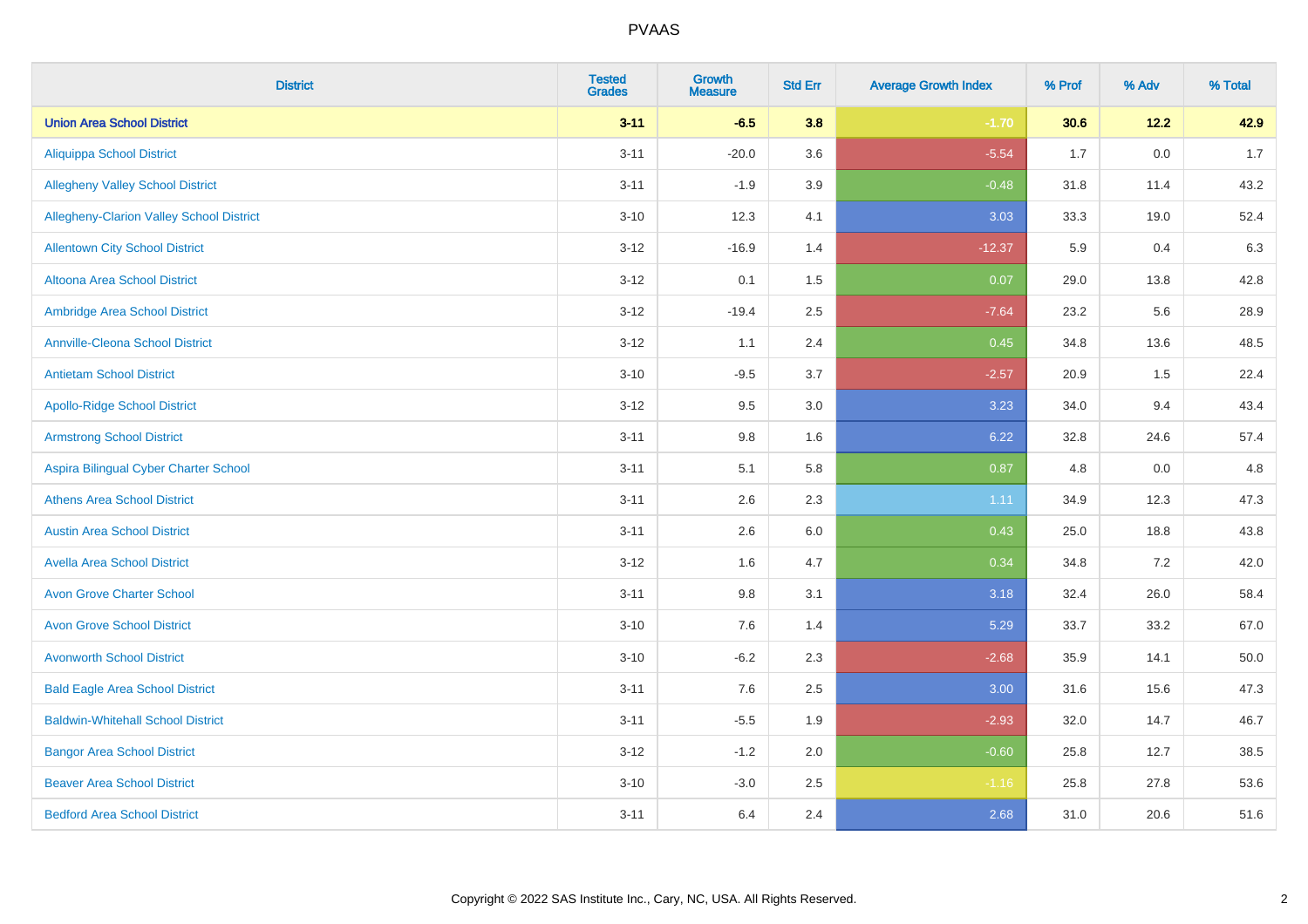| <b>District</b>                              | <b>Tested</b><br><b>Grades</b> | <b>Growth</b><br><b>Measure</b> | <b>Std Err</b> | <b>Average Growth Index</b> | % Prof | % Adv  | % Total |
|----------------------------------------------|--------------------------------|---------------------------------|----------------|-----------------------------|--------|--------|---------|
| <b>Union Area School District</b>            | $3 - 11$                       | $-6.5$                          | 3.8            | $-1.70$                     | 30.6   | $12.2$ | 42.9    |
| <b>Belle Vernon Area School District</b>     | $3 - 11$                       | 11.1                            | 2.3            | 4.88                        | 31.6   | 25.4   | 57.1    |
| <b>Bellefonte Area School District</b>       | $3 - 11$                       | 6.7                             | 2.0            | 3.34                        | 28.8   | 21.5   | 50.2    |
| <b>Bellwood-Antis School District</b>        | $3 - 10$                       | $3.5\,$                         | 2.8            | 1.24                        | 40.9   | 19.4   | 60.2    |
| <b>Belmont Charter School</b>                | $3 - 10$                       | 2.2                             | 3.4            | 0.64                        | 5.3    | 1.8    | 7.0     |
| <b>Bensalem Township School District</b>     | $3 - 11$                       | 1.0                             | 1.6            | 0.63                        | 24.3   | 10.7   | 34.9    |
| <b>Benton Area School District</b>           | $3 - 10$                       | 8.1                             | 4.0            | 2.01                        | 35.7   | 28.6   | 64.3    |
| <b>Bentworth School District</b>             | $3 - 11$                       | 7.0                             | 3.0            | 2.36                        | 26.6   | 17.0   | 43.6    |
| <b>Berlin Brothersvalley School District</b> | $3 - 11$                       | 19.6                            | 4.0            | 4.93                        | 28.3   | 41.3   | 69.6    |
| <b>Bermudian Springs School District</b>     | $3 - 11$                       | $2.5\,$                         | 2.4            | 1.05                        | 31.8   | 23.5   | 55.3    |
| <b>Berwick Area School District</b>          | $3 - 11$                       | $-6.9$                          | 2.4            | $-2.84$                     | 22.3   | 11.5   | 33.8    |
| <b>Bethel Park School District</b>           | $3 - 11$                       | $-4.4$                          | 1.7            | $-2.62$                     | 40.1   | 27.3   | 67.4    |
| <b>Bethlehem Area School District</b>        | $3 - 11$                       | $-4.5$                          | 1.1            | $-3.91$                     | 20.4   | 11.3   | 31.7    |
| <b>Bethlehem-Center School District</b>      | $3 - 10$                       | 2.1                             | 3.5            | 0.59                        | 32.3   | 4.6    | 36.9    |
| <b>Big Beaver Falls Area School District</b> | $3 - 11$                       | $-17.9$                         | 2.8            | $-6.27$                     | 9.4    | 2.8    | 12.2    |
| <b>Big Spring School District</b>            | $3 - 11$                       | $-9.8$                          | 2.3            | $-4.32$                     | 23.6   | 12.9   | 36.5    |
| <b>Blackhawk School District</b>             | $3 - 11$                       | 2.0                             | 2.3            | 0.87                        | 34.6   | 20.7   | 55.3    |
| <b>Blacklick Valley School District</b>      | $3 - 11$                       | $-0.9$                          | 3.9            | $-0.23$                     | 7.7    | 7.7    | 15.4    |
| <b>Blairsville-Saltsburg School District</b> | $3 - 11$                       | $-7.5$                          | 2.8            | $-2.67$                     | 20.1   | 8.2    | 28.3    |
| <b>Bloomsburg Area School District</b>       | $3 - 10$                       | 4.3                             | 3.4            | 1.26                        | 36.5   | 20.6   | 57.1    |
| <b>Blue Mountain School District</b>         | $3 - 10$                       | 12.2                            | 2.1            | 5.81                        | 30.7   | 26.1   | 56.8    |
| <b>Blue Ridge School District</b>            | $3 - 11$                       | 8.3                             | 3.7            | 2.24                        | 29.6   | 9.3    | 38.9    |
| <b>Boyertown Area School District</b>        | $3 - 11$                       | $-2.9$                          | 1.4            | $-2.06$                     | 30.8   | 22.6   | 53.4    |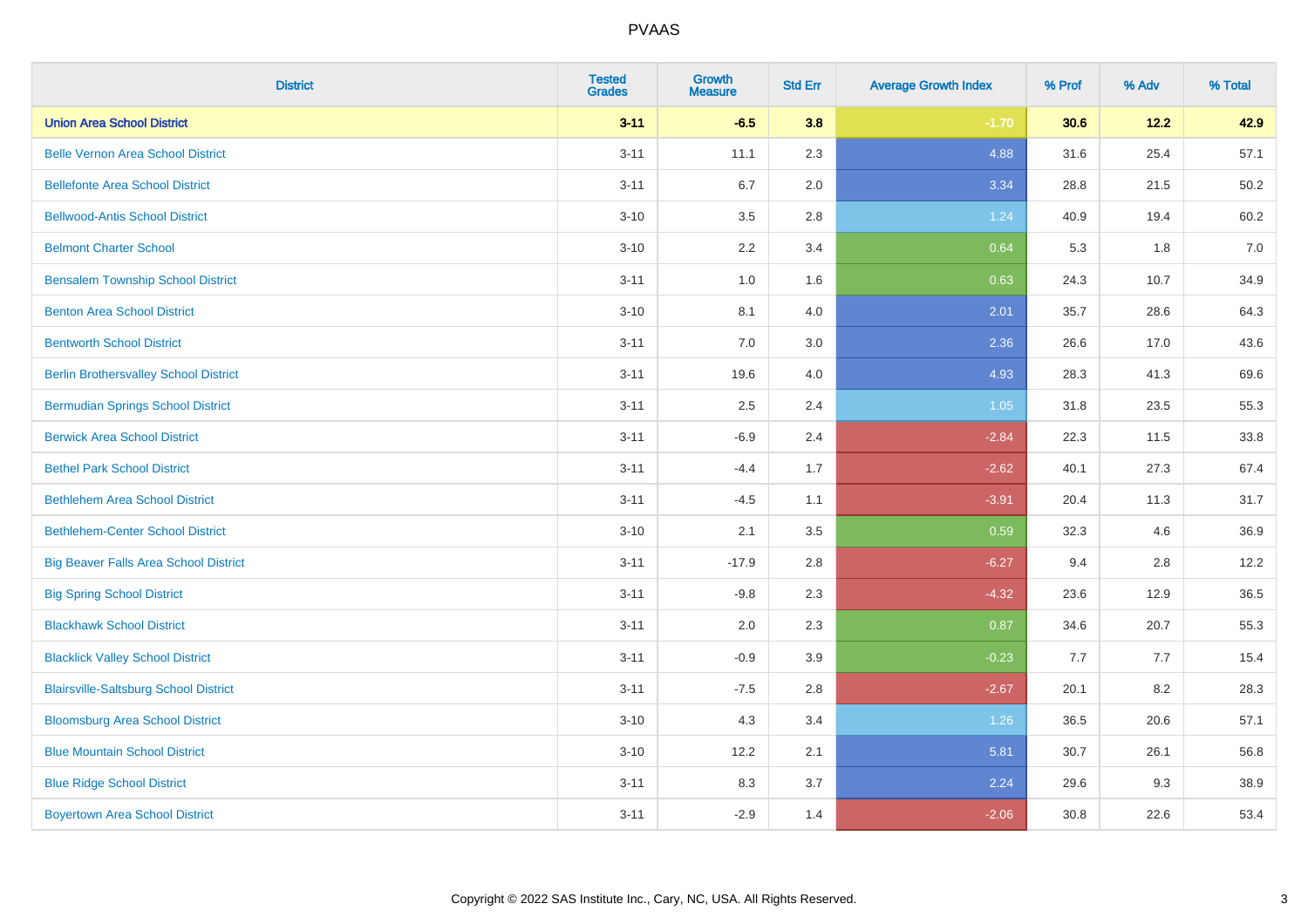| <b>District</b>                                 | <b>Tested</b><br><b>Grades</b> | <b>Growth</b><br><b>Measure</b> | <b>Std Err</b> | <b>Average Growth Index</b> | % Prof | % Adv | % Total |
|-------------------------------------------------|--------------------------------|---------------------------------|----------------|-----------------------------|--------|-------|---------|
| <b>Union Area School District</b>               | $3 - 11$                       | $-6.5$                          | 3.8            | $-1.70$                     | 30.6   | 12.2  | 42.9    |
| Boys Latin Of Philadelphia Charter School       | $6 - 12$                       | $-8.0$                          | 2.7            | $-3.02$                     | 1.4    | 0.0   | 1.4     |
| <b>Bradford Area School District</b>            | $3 - 12$                       | $-1.8$                          | 2.3            | $-0.79$                     | 31.2   | 16.7  | 47.9    |
| <b>Brandywine Heights Area School District</b>  | $3 - 11$                       | 5.8                             | 2.6            | 2.27                        | 27.7   | 28.6  | 56.2    |
| <b>Brentwood Borough School District</b>        | $3 - 11$                       | 1.3                             | 3.0            | 0.44                        | 20.2   | 16.0  | 36.2    |
| <b>Bristol Borough School District</b>          | $3 - 12$                       | $-5.9$                          | 2.9            | $-2.00$                     | 27.8   | 3.3   | 31.1    |
| <b>Bristol Township School District</b>         | $3 - 11$                       | $-7.4$                          | 1.4            | $-5.32$                     | 13.8   | 4.6   | 18.4    |
| <b>Brockway Area School District</b>            | $3 - 11$                       | $-0.4$                          | 3.5            | $-0.11$                     | 41.2   | 13.8  | 55.0    |
| <b>Brookville Area School District</b>          | $3 - 11$                       | 6.8                             | 3.1            | 2.19                        | 46.1   | 14.6  | 60.7    |
| <b>Brownsville Area School District</b>         | $3 - 12$                       | 3.9                             | 3.8            | 1.04                        | 22.0   | 8.5   | 30.5    |
| <b>Bucks County Technical High School</b>       | $9 - 10$                       | $-2.9$                          | 2.2            | $-1.29$                     | 27.7   | 10.4  | 38.2    |
| <b>Burgettstown Area School District</b>        | $3 - 11$                       | $-11.2$                         | 3.2            | $-3.46$                     | 16.0   | 2.7   | 18.7    |
| <b>Burrell School District</b>                  | $3 - 11$                       | $-1.5$                          | 3.3            | $-0.44$                     | 27.8   | 17.7  | 45.6    |
| <b>Butler Area School District</b>              | $3 - 11$                       | $-14.1$                         | 1.5            | $-9.60$                     | 26.4   | 11.1  | 37.5    |
| California Area School District                 | $3 - 10$                       | $-13.7$                         | 4.5            | $-3.06$                     | 41.7   | 16.7  | 58.3    |
| <b>Cambria Heights School District</b>          | $3 - 10$                       | $-6.2$                          | 2.9            | $-2.11$                     | 25.0   | 13.0  | 38.0    |
| <b>Cameron County School District</b>           | $3-12$                         | $-5.0$                          | 4.4            | $-1.12$                     | 34.9   | 4.8   | 39.7    |
| <b>Camp Hill School District</b>                | $3 - 12$                       | 20.7                            | 2.9            | 7.00                        | 32.3   | 41.4  | 73.7    |
| Canon-Mcmillan School District                  | $3 - 11$                       | $-5.0$                          | 1.5            | $-3.25$                     | 30.8   | 28.5  | 59.3    |
| <b>Canton Area School District</b>              | $3 - 11$                       | 8.4                             | 2.9            | 2.92                        | 13.8   | 23.0  | 36.8    |
| Capital Area School for the Arts Charter School | $9 - 11$                       | 14.2                            | 4.5            | 3.13                        | 27.5   | 30.0  | 57.5    |
| <b>Carbon Career &amp; Technical Institute</b>  | $9 - 11$                       | $-9.3$                          | 3.2            | $-2.92$                     | 19.6   | 2.2   | 21.7    |
| <b>Carbondale Area School District</b>          | $3 - 10$                       | $-2.8$                          | 3.2            | $-0.87$                     | 27.5   | 2.9   | 30.4    |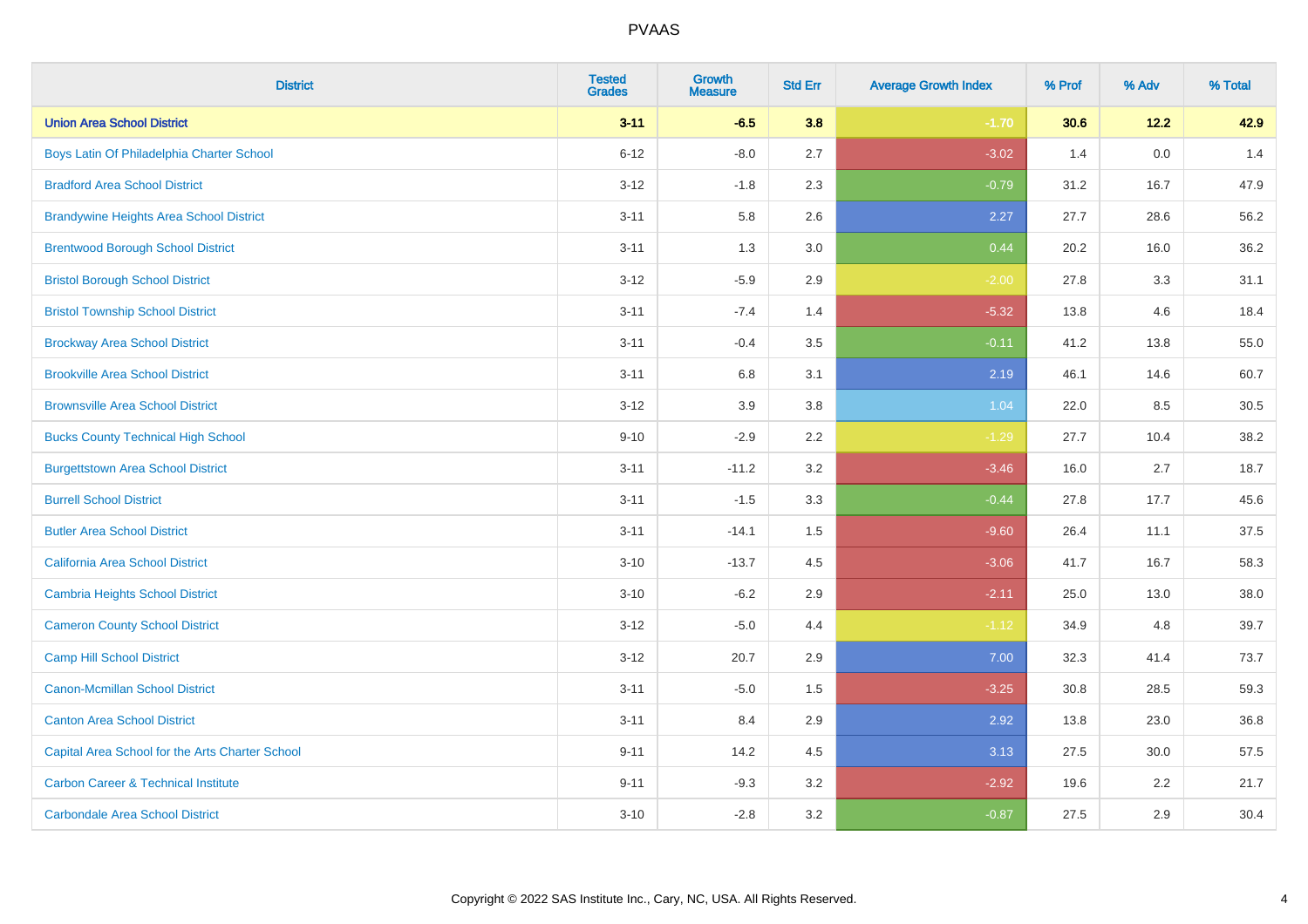| <b>District</b>                                         | <b>Tested</b><br><b>Grades</b> | <b>Growth</b><br><b>Measure</b> | <b>Std Err</b> | <b>Average Growth Index</b> | % Prof | % Adv | % Total |
|---------------------------------------------------------|--------------------------------|---------------------------------|----------------|-----------------------------|--------|-------|---------|
| <b>Union Area School District</b>                       | $3 - 11$                       | $-6.5$                          | 3.8            | $-1.70$                     | 30.6   | 12.2  | 42.9    |
| <b>Carlisle Area School District</b>                    | $3 - 11$                       | $-5.2$                          | 1.7            | $-2.99$                     | 28.0   | 19.3  | 47.3    |
| <b>Carlynton School District</b>                        | $3 - 11$                       | $-2.0$                          | 3.2            | $-0.62$                     | 27.9   | 5.2   | 33.1    |
| <b>Carmichaels Area School District</b>                 | $3 - 10$                       | $-7.0$                          | 3.1            | $-2.30$                     | 17.8   | 9.6   | 27.4    |
| Catasauqua Area School District                         | $3-12$                         | $-7.3$                          | 2.8            | $-2.58$                     | 27.1   | 11.2  | 38.3    |
| <b>Centennial School District</b>                       | $3 - 10$                       | 1.5                             | 1.5            | 0.98                        | 23.6   | 12.4  | 36.0    |
| Center For Student Learning Charter School At Pennsbury | $6 - 12$                       | $-3.3$                          | 6.0            | $-0.55$                     | 23.1   | 0.0   | 23.1    |
| <b>Central Bucks School District</b>                    | $3 - 11$                       | 15.5                            | 0.9            | 17.94                       | 34.8   | 41.4  | 76.2    |
| <b>Central Cambria School District</b>                  | $3 - 11$                       | $-12.7$                         | 2.3            | $-5.61$                     | 19.4   | 7.4   | 26.9    |
| <b>Central Columbia School District</b>                 | $3-12$                         | 0.3                             | 2.3            | 0.12                        | 25.4   | 37.6  | 63.0    |
| <b>Central Dauphin School District</b>                  | $3 - 11$                       | $-5.2$                          | 1.2            | $-4.24$                     | 29.3   | 8.7   | 38.0    |
| <b>Central Fulton School District</b>                   | $3 - 11$                       | $-13.3$                         | 3.2            | $-4.20$                     | 18.1   | 9.7   | 27.8    |
| <b>Central Greene School District</b>                   | $3 - 11$                       | $-0.4$                          | 2.5            | $-0.15$                     | 27.8   | 14.8  | 42.6    |
| <b>Central Valley School District</b>                   | $3 - 10$                       | 4.7                             | 2.6            | 1.83                        | 37.8   | 18.5  | 56.3    |
| <b>Central York School District</b>                     | $3-12$                         | 12.9                            | 1.5            | 8.64                        | 31.4   | 24.1  | 55.5    |
| <b>Chambersburg Area School District</b>                | $3 - 11$                       | $-5.6$                          | 1.3            | $-4.42$                     | 24.2   | 15.2  | 39.4    |
| <b>Charleroi School District</b>                        | $3 - 11$                       | $-4.3$                          | 2.7            | $-1.55$                     | 22.2   | 15.9  | 38.1    |
| <b>Chartiers Valley School District</b>                 | $3 - 11$                       | $-9.1$                          | 2.1            | $-4.23$                     | 20.7   | 17.4  | 38.0    |
| <b>Chartiers-Houston School District</b>                | $3 - 10$                       | $-16.5$                         | 3.5            | $-4.79$                     | 26.3   | 6.6   | 32.9    |
| <b>Cheltenham School District</b>                       | $3 - 11$                       | $-17.6$                         | 2.0            | $-8.74$                     | 24.4   | 8.3   | 32.6    |
| <b>Chester Charter Scholars Academy Charter School</b>  | $3 - 12$                       | $-6.2$                          | 3.3            | $-1.88$                     | 2.2    | 0.0   | 2.2     |
| <b>Chester-Upland School District</b>                   | $3 - 11$                       | $-3.6$                          | 2.6            | $-1.38$                     | 1.6    | 0.0   | 1.6     |
| <b>Chestnut Ridge School District</b>                   | $3 - 12$                       | 4.0                             | 2.9            | 1.38                        | 33.2   | 11.0  | 44.2    |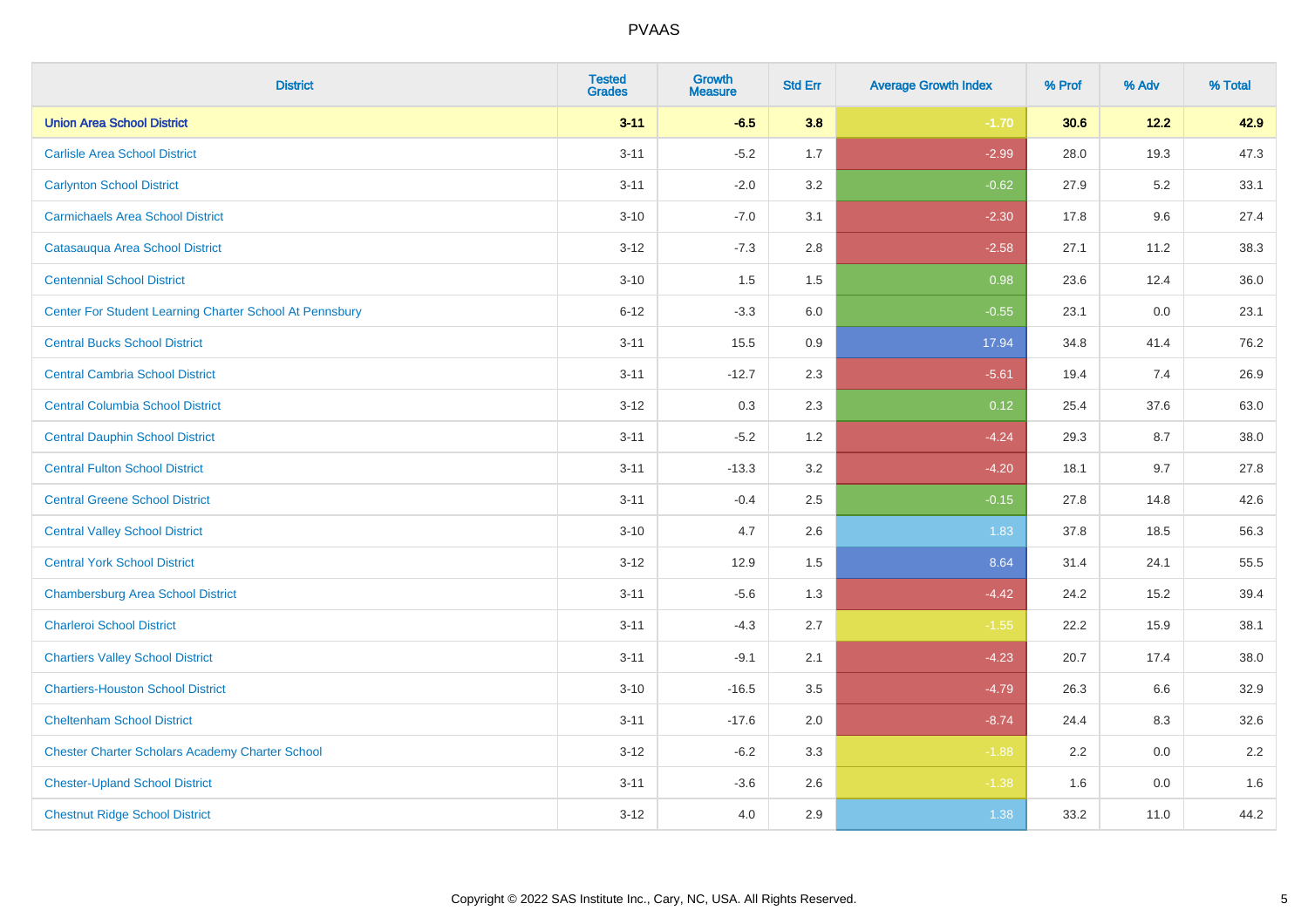| <b>District</b>                                    | <b>Tested</b><br><b>Grades</b> | <b>Growth</b><br><b>Measure</b> | <b>Std Err</b> | <b>Average Growth Index</b> | % Prof  | % Adv | % Total |
|----------------------------------------------------|--------------------------------|---------------------------------|----------------|-----------------------------|---------|-------|---------|
| <b>Union Area School District</b>                  | $3 - 11$                       | $-6.5$                          | 3.8            | $-1.70$                     | 30.6    | 12.2  | 42.9    |
| <b>Chichester School District</b>                  | $3 - 11$                       | $-1.8$                          | 4.2            | $-0.44$                     | 40.0    | 14.0  | 54.0    |
| <b>City CHS</b>                                    | $10 - 11$                      | $-5.6$                          | 2.4            | $-2.34$                     | 15.9    | 1.5   | 17.4    |
| <b>Clairton City School District</b>               | $3 - 11$                       | $-1.6$                          | 5.0            | $-0.32$                     | $3.8\,$ | 0.5   | 4.4     |
| <b>Clarion Area School District</b>                | $3 - 11$                       | 3.2                             | 3.7            | 0.88                        | 31.7    | 13.3  | 45.0    |
| <b>Clarion-Limestone Area School District</b>      | $3-12$                         | $-10.0$                         | 3.6            | $-2.76$                     | 28.3    | 20.0  | 48.3    |
| <b>Claysburg-Kimmel School District</b>            | $3 - 11$                       | $-1.2$                          | 5.2            | $-0.22$                     | 5.0     | 0.0   | $5.0$   |
| <b>Clearfield Area School District</b>             | $3 - 10$                       | $-1.3$                          | 3.7            | $-0.34$                     | 43.9    | 24.6  | 68.4    |
| <b>Coatesville Area School District</b>            | $3 - 11$                       | $-9.5$                          | 1.6            | $-5.81$                     | 12.8    | 3.3   | 16.2    |
| <b>Cocalico School District</b>                    | $3 - 11$                       | 12.3                            | 1.9            | 6.48                        | 28.2    | 32.3  | 60.5    |
| <b>Collegium Charter School</b>                    | $3 - 10$                       | 21.2                            | 2.6            | 8.18                        | 25.4    | 16.4  | 41.8    |
| <b>Colonial School District</b>                    | $3 - 11$                       | 22.1                            | 1.6            | 13.55                       | 27.2    | 43.5  | 70.6    |
| <b>Columbia Borough School District</b>            | $3-12$                         | $-1.1$                          | 3.6            | $-0.31$                     | 17.2    | 1.7   | 19.0    |
| Columbia-Montour AVTS                              | $9 - 10$                       | $-7.1$                          | 2.8            | $-2.52$                     | 19.5    | 3.2   | 22.7    |
| <b>Commodore Perry School District</b>             | $3 - 11$                       | $-10.4$                         | 4.5            | $-2.30$                     | 29.4    | 5.9   | 35.3    |
| <b>Commonwealth Charter Academy Charter School</b> | $3 - 10$                       | 4.2                             | 1.6            | 2.68                        | 27.0    | 15.6  | 42.5    |
| Community Academy Of Philadelphia Charter School   | $3 - 11$                       | 0.1                             | 2.6            | 0.06                        | 9.7     | 2.6   | 12.4    |
| Conemaugh Township Area School District            | $3 - 12$                       | 4.8                             | 3.5            | 1.39                        | 30.9    | 27.8  | 58.8    |
| <b>Conemaugh Valley School District</b>            | $3 - 12$                       | $-6.3$                          | 4.1            | $-1.54$                     | 23.7    | 5.1   | 28.8    |
| <b>Conestoga Valley School District</b>            | $3 - 11$                       | 2.4                             | 1.7            | 1.43                        | 35.0    | 23.5  | 58.5    |
| <b>Conewago Valley School District</b>             | $3 - 12$                       | 7.6                             | 1.7            | 4.46                        | 41.3    | 19.4  | 60.6    |
| <b>Conneaut School District</b>                    | $3 - 12$                       | $-2.3$                          | 2.6            | $-0.91$                     | 27.4    | 9.7   | 37.1    |
| <b>Connellsville Area School District</b>          | $3 - 11$                       | $-5.3$                          | 2.0            | $-2.67$                     | 24.2    | 5.0   | 29.1    |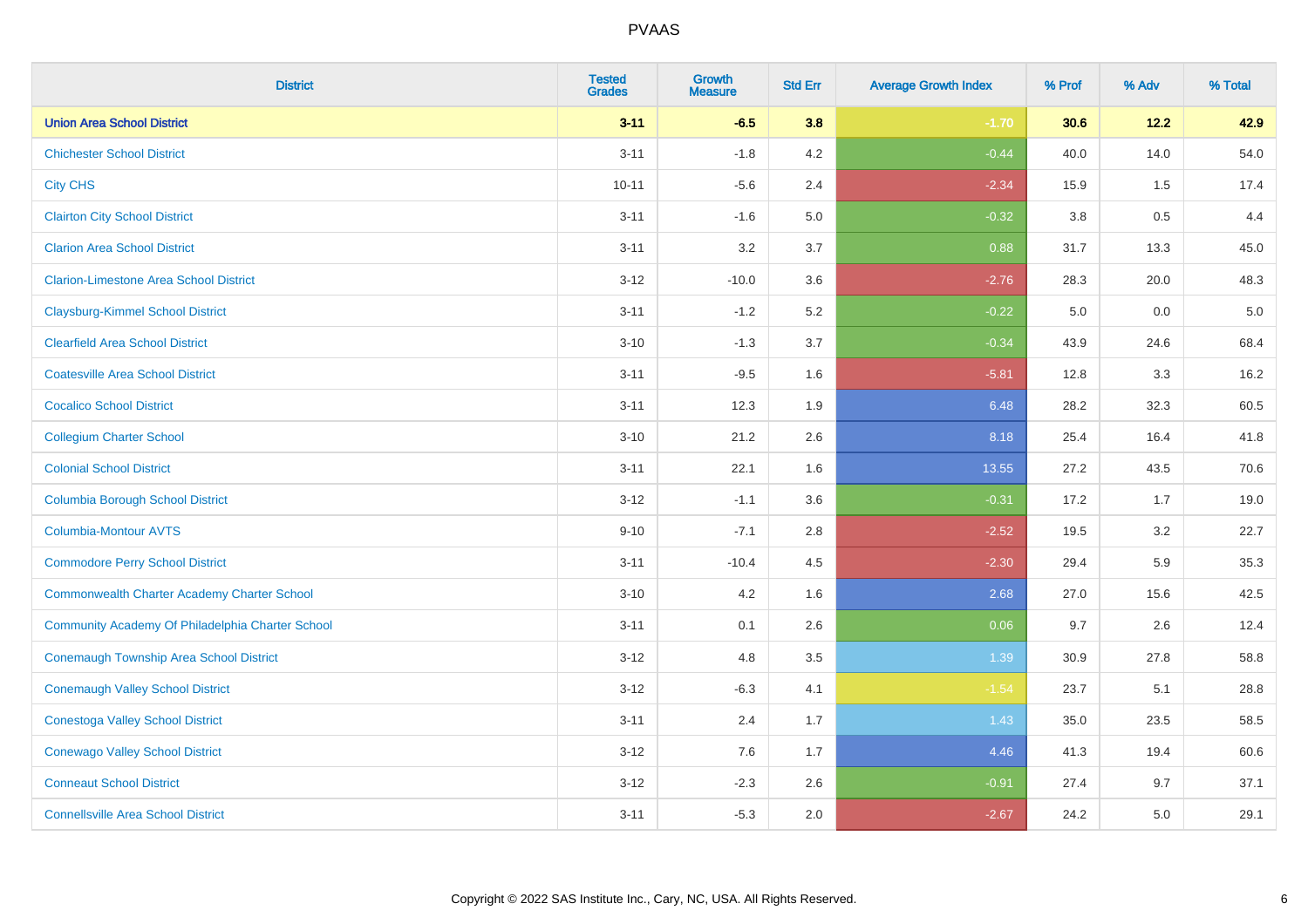| <b>District</b>                           | <b>Tested</b><br><b>Grades</b> | <b>Growth</b><br><b>Measure</b> | <b>Std Err</b> | <b>Average Growth Index</b> | % Prof | % Adv | % Total |
|-------------------------------------------|--------------------------------|---------------------------------|----------------|-----------------------------|--------|-------|---------|
| <b>Union Area School District</b>         | $3 - 11$                       | $-6.5$                          | 3.8            | $-1.70$                     | 30.6   | 12.2  | 42.9    |
| <b>Conrad Weiser Area School District</b> | $3 - 11$                       | 7.1                             | 2.1            | 3.34                        | 28.2   | 14.4  | 42.6    |
| <b>Cornell School District</b>            | $3 - 11$                       | $-5.5$                          | 4.6            | $-1.20$                     | 11.3   | 3.2   | 14.5    |
| <b>Cornwall-Lebanon School District</b>   | $3 - 11$                       | 8.2                             | 1.6            | 5.24                        | 28.0   | 20.5  | 48.6    |
| <b>Corry Area School District</b>         | $3 - 11$                       | $-6.8$                          | 2.3            | $-3.01$                     | 24.0   | 8.8   | 32.8    |
| <b>Coudersport Area School District</b>   | $3 - 11$                       | 14.8                            | 3.4            | 4.33                        | 34.7   | 28.0  | 62.7    |
| <b>Council Rock School District</b>       | $3 - 11$                       | 13.5                            | 1.1            | 12.27                       | 32.0   | 35.4  | 67.4    |
| <b>Cranberry Area School District</b>     | $3 - 12$                       | $-0.9$                          | 3.1            | $-0.29$                     | 25.5   | 9.7   | 35.2    |
| <b>Crawford Central School District</b>   | $3 - 11$                       | 5.7                             | 2.1            | 2.71                        | 26.4   | 15.8  | 42.1    |
| <b>Crestwood School District</b>          | $3 - 11$                       | $-3.4$                          | 2.2            | $-1.52$                     | 33.1   | 21.7  | 54.9    |
| <b>Cumberland Valley School District</b>  | $3 - 12$                       | 18.6                            | 1.2            | 15.79                       | 31.3   | 39.2  | 70.5    |
| <b>Dallas School District</b>             | $3 - 11$                       | 8.1                             | 2.1            | 3.87                        | 32.4   | 22.4  | 54.8    |
| <b>Dallastown Area School District</b>    | $3 - 11$                       | 19.9                            | 1.4            | 14.14                       | 36.8   | 34.2  | 71.0    |
| <b>Daniel Boone Area School District</b>  | $3 - 12$                       | 0.9                             | 1.9            | 0.46                        | 28.9   | 22.0  | 51.0    |
| <b>Danville Area School District</b>      | $3 - 11$                       | 18.4                            | 2.6            | 7.19                        | 32.0   | 46.1  | 78.1    |
| <b>Dauphin County Technical School</b>    | $9 - 11$                       | $-3.9$                          | 2.3            | $-1.67$                     | 18.3   | 11.1  | 29.3    |
| <b>Deer Lakes School District</b>         | $3 - 11$                       | $-10.0$                         | 2.5            | $-4.02$                     | 27.7   | 9.9   | 37.6    |
| <b>Delaware Valley School District</b>    | $3 - 11$                       | 15.7                            | 1.6            | 9.62                        | 36.7   | 32.1  | 68.8    |
| <b>Derry Area School District</b>         | $3 - 11$                       | $-11.8$                         | 2.6            | $-4.53$                     | 34.8   | 6.1   | 40.9    |
| <b>Derry Township School District</b>     | $3 - 10$                       | 20.1                            | 2.0            | 10.20                       | 32.8   | 46.9  | 79.7    |
| <b>Donegal School District</b>            | $3 - 12$                       | 5.9                             | 2.2            | 2.72                        | 34.1   | 23.1  | 57.2    |
| <b>Dover Area School District</b>         | $3 - 12$                       | 7.1                             | 1.9            | 3.78                        | 33.0   | 18.7  | 51.7    |
| Downingtown Area School District          | $3 - 11$                       | 4.4                             | 1.1            | 4.06                        | 30.1   | 32.0  | 62.2    |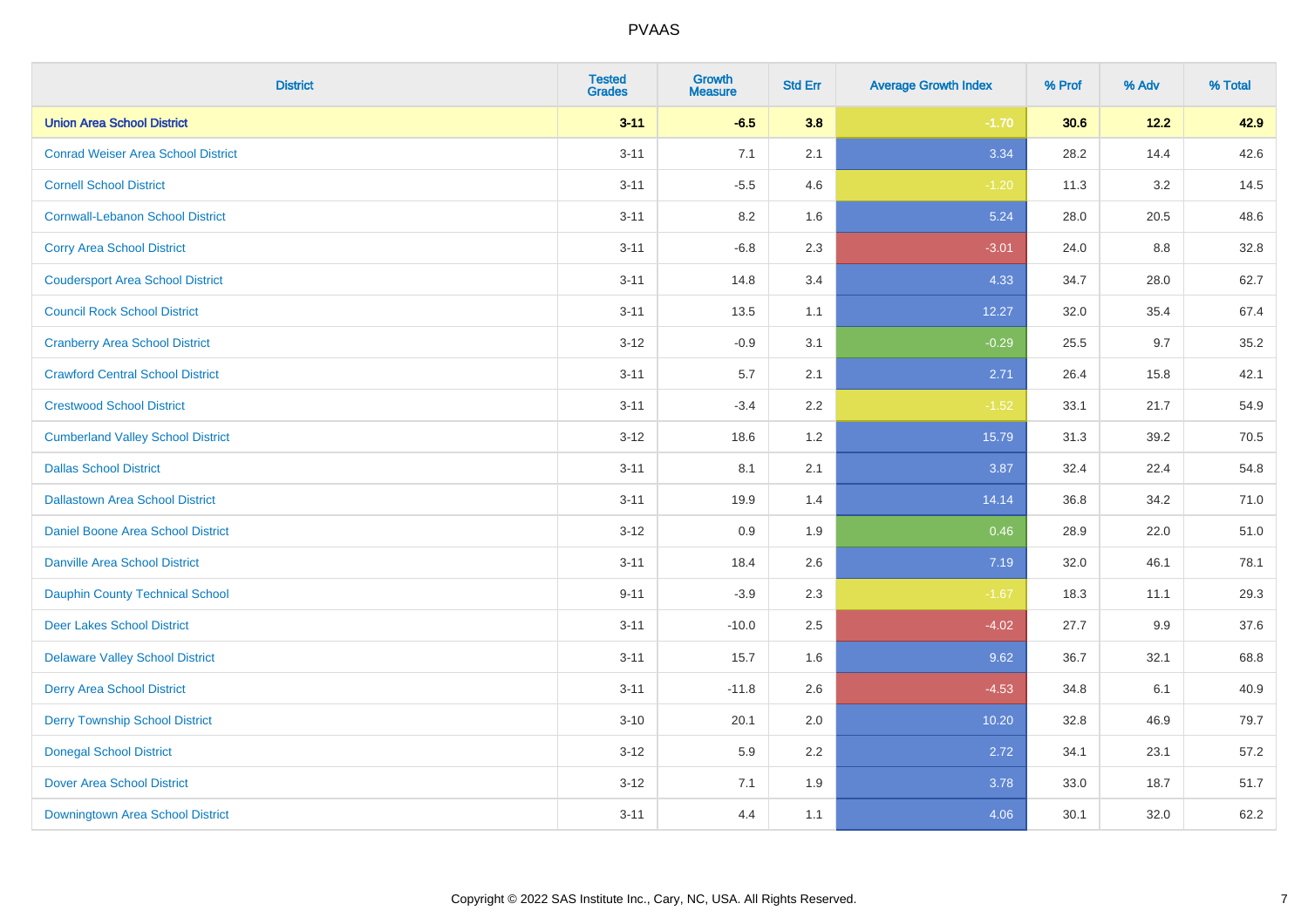| <b>District</b>                                   | <b>Tested</b><br><b>Grades</b> | <b>Growth</b><br><b>Measure</b> | <b>Std Err</b> | <b>Average Growth Index</b> | % Prof | % Adv | % Total |
|---------------------------------------------------|--------------------------------|---------------------------------|----------------|-----------------------------|--------|-------|---------|
| <b>Union Area School District</b>                 | $3 - 11$                       | $-6.5$                          | 3.8            | $-1.70$                     | 30.6   | 12.2  | 42.9    |
| Dr Robert Ketterer Charter School Inc             | $6 - 12$                       | 7.1                             | 4.3            | 1.66                        | 7.3    | 1.7   | 9.0     |
| <b>Dubois Area School District</b>                | $3 - 11$                       | $-2.8$                          | 2.0            | $-1.37$                     | 35.5   | 19.0  | 54.6    |
| <b>Dunmore School District</b>                    | $3 - 11$                       | $-12.2$                         | 2.7            | $-4.51$                     | 15.0   | 5.3   | 20.4    |
| <b>East Allegheny School District</b>             | $3 - 11$                       | $-6.4$                          | 3.0            | $-2.11$                     | 21.0   | 7.4   | 28.4    |
| <b>East Lycoming School District</b>              | $3 - 11$                       | $-10.9$                         | 2.1            | $-5.08$                     | 22.5   | 8.2   | 30.8    |
| <b>East Penn School District</b>                  | $3 - 11$                       | 8.9                             | 1.2            | 7.61                        | 32.8   | 26.4  | 59.2    |
| East Pennsboro Area School District               | $3 - 11$                       | 4.8                             | 2.1            | 2.26                        | 36.8   | 16.9  | 53.7    |
| East Stroudsburg Area School District             | $3 - 11$                       | $-4.9$                          | 1.4            | $-3.38$                     | 22.7   | 12.5  | 35.2    |
| <b>Eastern Lancaster County School District</b>   | $3 - 12$                       | 2.9                             | 3.2            | 0.91                        | 35.2   | 36.4  | 71.6    |
| Eastern Lebanon County School District            | $3 - 11$                       | 4.0                             | 2.1            | 1.89                        | 23.5   | 11.5  | 35.0    |
| <b>Eastern York School District</b>               | $3 - 11$                       | $-6.2$                          | 2.3            | $-2.70$                     | 27.8   | 18.5  | 46.4    |
| <b>Easton Area School District</b>                | $3 - 12$                       | 6.3                             | 1.3            | 4.91                        | 24.1   | 13.0  | 37.1    |
| <b>Elizabeth Forward School District</b>          | $3 - 11$                       | $-5.5$                          | 2.5            | $-2.25$                     | 32.2   | 12.8  | 45.0    |
| <b>Elizabethtown Area School District</b>         | $3 - 12$                       | 7.1                             | 1.7            | 4.19                        | 36.4   | 27.6  | 64.0    |
| <b>Elk Lake School District</b>                   | $3 - 11$                       | $-6.1$                          | 2.9            | $-2.12$                     | 26.3   | 11.6  | 37.9    |
| <b>Ellwood City Area School District</b>          | $3 - 11$                       | $-12.5$                         | 3.1            | $-4.00$                     | 26.7   | 8.7   | 35.4    |
| <b>Environmental Charter School At Frick Park</b> | $3-9$                          | $-6.2$                          | 3.7            | $-1.67$                     | 25.9   | 3.4   | 29.3    |
| <b>Ephrata Area School District</b>               | $3 - 11$                       | $6.8\,$                         | 1.7            | 4.08                        | 31.6   | 17.1  | 48.8    |
| <b>Erie City School District</b>                  | $3 - 12$                       | $-4.5$                          | 1.4            | $-3.09$                     | 13.4   | 6.7   | 20.1    |
| Esperanza Academy Charter School                  | $4 - 11$                       | 2.1                             | 2.1            | 1.01                        | 14.2   | 3.6   | 17.8    |
| <b>Esperanza Cyber Charter School</b>             | $3 - 11$                       | 7.1                             | 6.1            | 1.15                        | 8.8    | 2.9   | 11.8    |
| <b>Everett Area School District</b>               | $3 - 11$                       | $-1.1$                          | 3.1            | $-0.34$                     | 34.2   | 13.2  | 47.4    |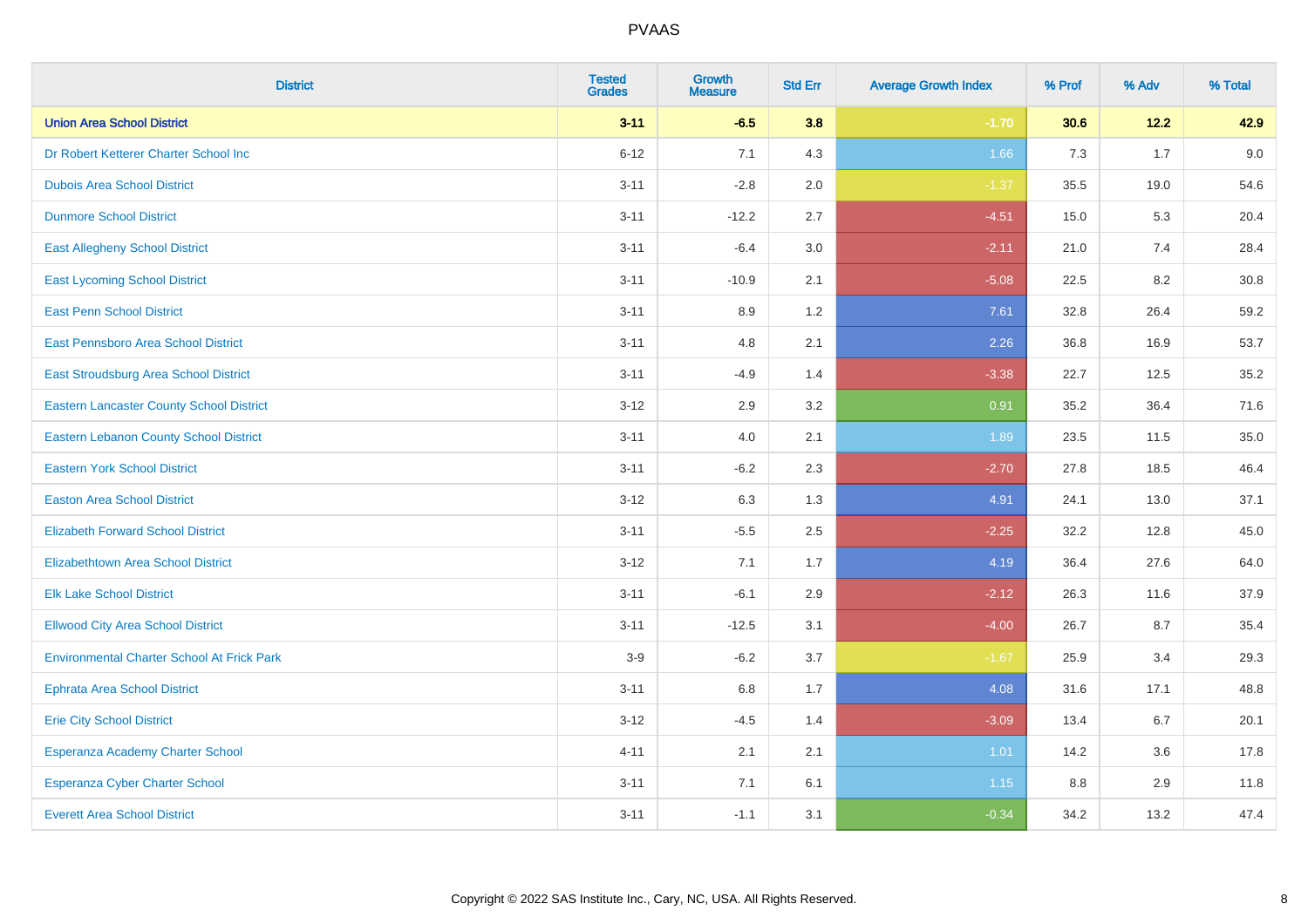| <b>District</b>                                   | <b>Tested</b><br><b>Grades</b> | <b>Growth</b><br><b>Measure</b> | <b>Std Err</b> | <b>Average Growth Index</b> | % Prof | % Adv  | % Total |
|---------------------------------------------------|--------------------------------|---------------------------------|----------------|-----------------------------|--------|--------|---------|
| <b>Union Area School District</b>                 | $3 - 11$                       | $-6.5$                          | 3.8            | $-1.70$                     | 30.6   | $12.2$ | 42.9    |
| <b>Evergreen Community Charter School</b>         | $6 - 11$                       | $-1.1$                          | 4.7            | $-0.23$                     | 34.6   | 26.9   | 61.5    |
| <b>Executive Education Academy Charter School</b> | $3 - 10$                       | $-14.6$                         | 3.0            | $-4.81$                     | 8.5    | 1.2    | 9.8     |
| <b>Exeter Township School District</b>            | $3 - 11$                       | $-1.0$                          | 1.7            | $-0.58$                     | 27.2   | 15.6   | 42.8    |
| <b>Fairfield Area School District</b>             | $3 - 11$                       | $-0.5$                          | 3.6            | $-0.13$                     | 43.9   | 6.1    | 50.0    |
| <b>Fairview School District</b>                   | $3 - 11$                       | 8.3                             | 2.4            | 3.43                        | 41.9   | 34.9   | 76.7    |
| <b>Fannett-Metal School District</b>              | $3 - 11$                       | $-22.3$                         | 4.8            | $-4.65$                     | 16.4   | 6.6    | 23.0    |
| <b>Farrell Area School District</b>               | $3 - 11$                       | $-1.9$                          | 4.2            | $-0.44$                     | 9.3    | 11.6   | 20.9    |
| <b>Ferndale Area School District</b>              | $3 - 10$                       | $-1.1$                          | 4.1            | $-0.27$                     | 21.0   | 7.9    | 29.0    |
| <b>Fleetwood Area School District</b>             | $3 - 10$                       | 10.4                            | 2.0            | 5.19                        | 31.7   | 25.8   | 57.5    |
| <b>Forbes Road School District</b>                | $3 - 11$                       | $-11.5$                         | 4.7            | $-2.43$                     | 23.1   | 10.3   | 33.3    |
| <b>Forest Area School District</b>                | $3 - 11$                       | $-1.8$                          | 4.7            | $-0.37$                     | 18.9   | 15.1   | 34.0    |
| <b>Forest City Regional School District</b>       | $3 - 12$                       | $-1.2$                          | 3.6            | $-0.33$                     | 26.5   | 8.2    | 34.7    |
| <b>Forest Hills School District</b>               | $3 - 11$                       | 1.8                             | 2.5            | 0.71                        | 28.8   | 10.3   | 39.1    |
| <b>Fort Cherry School District</b>                | $3 - 10$                       | $-0.7$                          | 3.1            | $-0.21$                     | 30.6   | 14.1   | 44.7    |
| <b>Fort Leboeuf School District</b>               | $3 - 11$                       | 3.5                             | 2.2            | 1.58                        | 32.0   | 16.8   | 48.8    |
| Fox Chapel Area School District                   | $3 - 11$                       | 17.6                            | 1.9            | 9.47                        | 22.9   | 52.0   | 74.9    |
| <b>Franklin Area School District</b>              | $3 - 11$                       | $-3.7$                          | 2.6            | $-1.43$                     | 30.5   | 5.9    | 36.4    |
| <b>Franklin Regional School District</b>          | $3 - 11$                       | 11.3                            | 1.8            | 6.13                        | 30.0   | 35.0   | 65.0    |
| <b>Frazier School District</b>                    | $3 - 11$                       | $-18.9$                         | 3.4            | $-5.49$                     | 18.3   | 1.4    | 19.7    |
| <b>Freedom Area School District</b>               | $3 - 11$                       | $-6.3$                          | 3.1            | $-2.04$                     | 22.9   | 8.4    | 31.3    |
| <b>Freeport Area School District</b>              | $3 - 10$                       | $-0.2$                          | 2.1            | $-0.10$                     | 37.4   | 29.8   | 67.2    |
| <b>Galeton Area School District</b>               | $3 - 11$                       | 5.4                             | 5.4            | 1.01                        | 33.3   | 22.2   | 55.6    |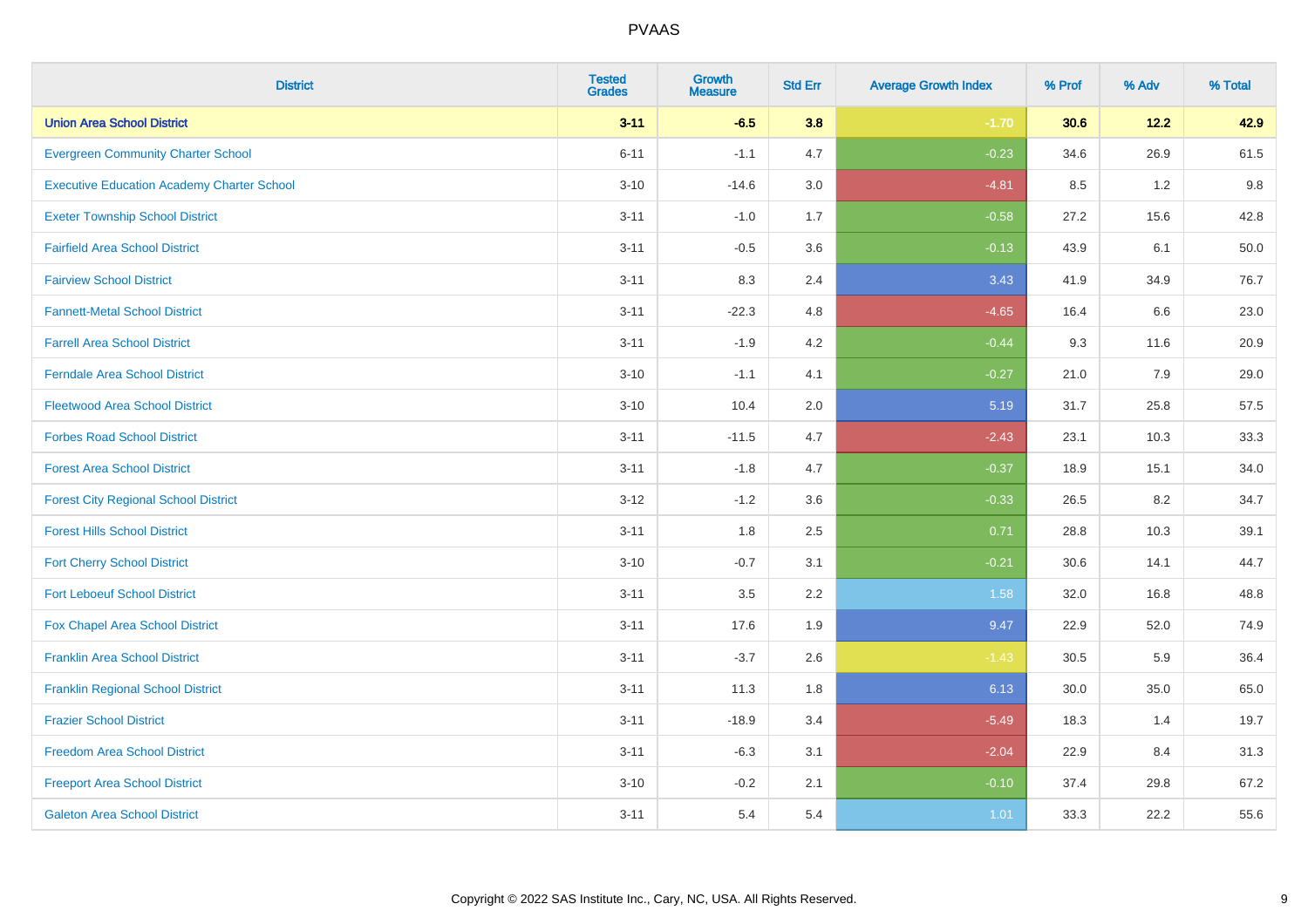| <b>District</b>                               | <b>Tested</b><br><b>Grades</b> | <b>Growth</b><br><b>Measure</b> | <b>Std Err</b> | <b>Average Growth Index</b> | % Prof | % Adv   | % Total |
|-----------------------------------------------|--------------------------------|---------------------------------|----------------|-----------------------------|--------|---------|---------|
| <b>Union Area School District</b>             | $3 - 11$                       | $-6.5$                          | 3.8            | $-1.70$                     | 30.6   | 12.2    | 42.9    |
| <b>Garnet Valley School District</b>          | $3 - 10$                       | 0.2                             | 1.7            | 0.13                        | 34.9   | 26.4    | 61.3    |
| <b>Gateway School District</b>                | $3 - 11$                       | 3.1                             | 2.0            | 1.55                        | 35.7   | 18.5    | 54.2    |
| <b>General Mclane School District</b>         | $3 - 11$                       | $-10.7$                         | 2.4            | $-4.40$                     | 34.0   | 15.6    | 49.6    |
| <b>Gettysburg Area School District</b>        | $3 - 11$                       | $-6.0$                          | 2.0            | $-3.02$                     | 28.8   | 19.6    | 48.5    |
| <b>Girard School District</b>                 | $3 - 11$                       | $-12.3$                         | 2.6            | $-4.76$                     | 29.7   | 18.9    | 48.6    |
| <b>Glendale School District</b>               | $3 - 10$                       | 7.9                             | 3.5            | 2.25                        | 42.6   | 9.3     | 51.8    |
| <b>Governor Mifflin School District</b>       | $3 - 11$                       | $-4.4$                          | 1.6            | $-2.69$                     | 30.3   | 7.7     | 38.0    |
| <b>Great Valley School District</b>           | $3 - 11$                       | 5.4                             | 2.0            | 2.77                        | 33.8   | 33.5    | 67.3    |
| <b>Greater Johnstown School District</b>      | $3 - 11$                       | $-3.5$                          | 2.4            | $-1.45$                     | 10.3   | 1.3     | 11.5    |
| <b>Greater Latrobe School District</b>        | $3 - 11$                       | $-14.1$                         | 2.0            | $-7.14$                     | 41.0   | 12.6    | 53.6    |
| <b>Greater Nanticoke Area School District</b> | $3 - 12$                       | $-6.8$                          | 2.6            | $-2.58$                     | 15.2   | 8.9     | 24.1    |
| <b>Greencastle-Antrim School District</b>     | $3 - 11$                       | $-0.3$                          | 2.0            | $-0.14$                     | 30.9   | 22.2    | 53.1    |
| <b>Greensburg Salem School District</b>       | $3 - 11$                       | $-6.9$                          | 2.2            | $-3.06$                     | 30.3   | 13.3    | 43.6    |
| <b>Greenville Area School District</b>        | $3 - 11$                       | $-13.2$                         | 3.0            | $-4.45$                     | 32.1   | 4.6     | 36.7    |
| <b>Greenwood School District</b>              | $3 - 11$                       | 11.3                            | 3.6            | 3.14                        | 31.2   | 32.8    | 63.9    |
| <b>Grove City Area School District</b>        | $3-12$                         | $-8.8$                          | 2.3            | $-3.89$                     | 25.6   | 16.4    | 42.0    |
| <b>Halifax Area School District</b>           | $3 - 11$                       | 5.8                             | 3.5            | 1.64                        | 32.1   | 18.9    | 50.9    |
| <b>Hamburg Area School District</b>           | $3 - 11$                       | 0.6                             | 2.4            | 0.25                        | 28.0   | 15.5    | 43.6    |
| <b>Hampton Township School District</b>       | $3 - 11$                       | 7.4                             | 2.0            | 3.79                        | 37.9   | 39.2    | 77.0    |
| <b>Hanover Area School District</b>           | $3 - 11$                       | $-14.7$                         | 4.7            | $-3.13$                     | 12.1   | $3.0\,$ | 15.2    |
| <b>Hanover Public School District</b>         | $3 - 11$                       | $-12.4$                         | 2.7            | $-4.50$                     | 22.7   | $6.2\,$ | 28.9    |
| <b>Harbor Creek School District</b>           | $3 - 11$                       | 13.4                            | 2.3            | 5.80                        | 34.5   | 40.7    | 75.2    |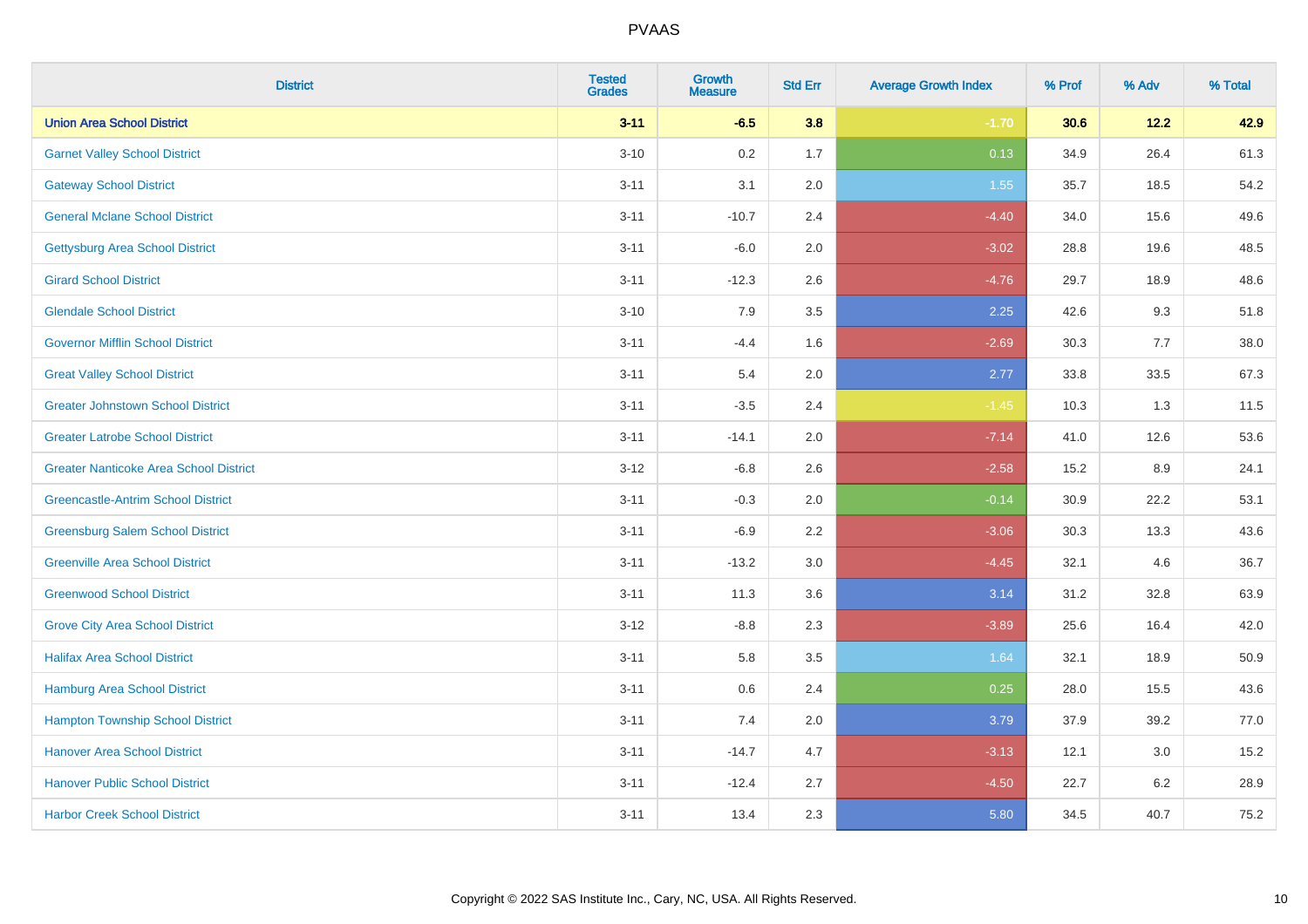| <b>District</b>                               | <b>Tested</b><br><b>Grades</b> | <b>Growth</b><br><b>Measure</b> | <b>Std Err</b> | <b>Average Growth Index</b> | % Prof | % Adv   | % Total |
|-----------------------------------------------|--------------------------------|---------------------------------|----------------|-----------------------------|--------|---------|---------|
| <b>Union Area School District</b>             | $3 - 11$                       | $-6.5$                          | 3.8            | $-1.70$                     | 30.6   | $12.2$  | 42.9    |
| <b>Harmony Area School District</b>           | $3 - 10$                       | $-5.7$                          | 5.0            | $-1.13$                     | 33.3   | $0.0\,$ | 33.3    |
| <b>Harrisburg City School District</b>        | $3 - 11$                       | $-0.2$                          | 2.0            | $-0.11$                     | 6.0    | 2.0     | 8.0     |
| Hatboro-Horsham School District               | $3 - 11$                       | $-2.7$                          | 1.6            | $-1.65$                     | 27.9   | 17.9    | 45.8    |
| <b>Haverford Township School District</b>     | $3 - 11$                       | 1.4                             | 1.4            | 1.05                        | 36.7   | 26.3    | 63.0    |
| <b>Hazleton Area School District</b>          | $3 - 11$                       | 6.0                             | 1.6            | 3.85                        | 20.5   | 9.0     | 29.5    |
| <b>Hempfield Area School District</b>         | $3 - 12$                       | $-10.2$                         | 1.6            | $-6.37$                     | 28.1   | 19.2    | 47.3    |
| <b>Hempfield School District</b>              | $3 - 11$                       | 13.4                            | 1.3            | 10.53                       | 29.9   | 36.8    | 66.7    |
| <b>Hermitage School District</b>              | $3 - 12$                       | 14.0                            | 2.5            | 5.59                        | 34.0   | 27.0    | 61.0    |
| <b>Highlands School District</b>              | $3 - 11$                       | $-1.3$                          | 2.3            | $-0.55$                     | 32.6   | 10.5    | 43.0    |
| <b>Hollidaysburg Area School District</b>     | $3 - 11$                       | $-2.7$                          | 1.6            | $-1.64$                     | 32.6   | 15.2    | 47.8    |
| <b>Homer-Center School District</b>           | $3 - 11$                       | $8.8\,$                         | 3.5            | 2.53                        | 38.0   | 17.7    | 55.8    |
| Hope For Hyndman Charter School               | $3 - 11$                       | 5.1                             | 5.8            | 0.88                        | 14.3   | 7.1     | 21.4    |
| <b>Hopewell Area School District</b>          | $3 - 11$                       | 0.8                             | 2.6            | 0.31                        | 34.5   | 12.4    | 46.9    |
| Huntingdon Area School District               | $3 - 11$                       | 5.8                             | 2.6            | 2.28                        | 27.8   | 17.4    | 45.2    |
| Imhotep Institute Charter High School         | $9 - 11$                       | $-17.6$                         | 5.8            | $-3.03$                     | 15.4   | 0.0     | 15.4    |
| <b>Indiana Area School District</b>           | $3 - 11$                       | 12.0                            | 2.0            | 5.98                        | 30.0   | 30.4    | 60.3    |
| <b>Innovative Arts Academy Charter School</b> | $6 - 11$                       | $-7.2$                          | 2.5            | $-2.83$                     | 2.0    | 0.0     | $2.0\,$ |
| Insight PA Cyber Charter School               | $3 - 11$                       | $-9.4$                          | 5.8            | $-1.62$                     | 25.6   | 4.6     | 30.2    |
| <b>Interboro School District</b>              | $3 - 12$                       | $-8.4$                          | 2.0            | $-4.27$                     | 27.6   | 6.4     | 34.1    |
| <b>Iroquois School District</b>               | $3 - 11$                       | 13.6                            | 2.8            | 4.83                        | 33.3   | 16.0    | 49.4    |
| <b>Jamestown Area School District</b>         | $3 - 11$                       | $-9.5$                          | 4.1            | $-2.33$                     | 41.5   | 4.9     | 46.3    |
| Jeannette City School District                | $3 - 11$                       | $-0.7$                          | 3.4            | $-0.20$                     | 26.8   | 4.1     | 30.9    |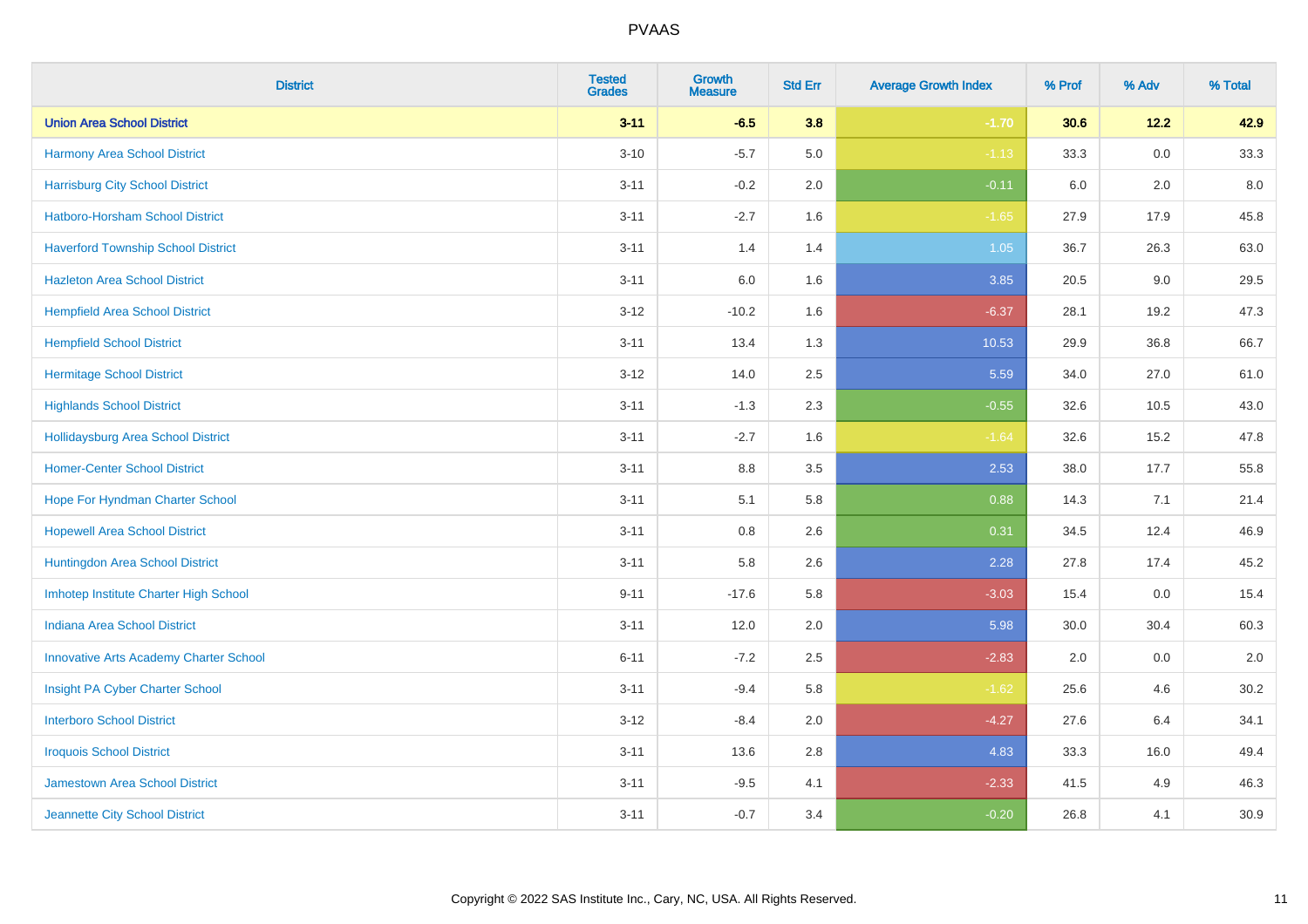| <b>District</b>                                 | <b>Tested</b><br><b>Grades</b> | <b>Growth</b><br><b>Measure</b> | <b>Std Err</b> | <b>Average Growth Index</b> | % Prof | % Adv   | % Total |
|-------------------------------------------------|--------------------------------|---------------------------------|----------------|-----------------------------|--------|---------|---------|
| <b>Union Area School District</b>               | $3 - 11$                       | $-6.5$                          | 3.8            | $-1.70$                     | 30.6   | $12.2$  | 42.9    |
| Jefferson County-Dubois AVTS                    | $9 - 11$                       | $-11.7$                         | 3.1            | $-3.72$                     | 17.6   | $2.8\,$ | 20.4    |
| Jefferson-Morgan School District                | $3 - 10$                       | $-12.0$                         | 3.9            | $-3.09$                     | 28.6   | 6.1     | 34.7    |
| <b>Jenkintown School District</b>               | $3 - 11$                       | $-7.9$                          | 4.1            | $-1.92$                     | 34.1   | 27.3    | 61.4    |
| <b>Jersey Shore Area School District</b>        | $3 - 11$                       | 0.7                             | 2.5            | 0.27                        | 39.3   | 13.6    | 52.9    |
| Jim Thorpe Area School District                 | $3 - 11$                       | $-10.9$                         | 2.4            | $-4.48$                     | 19.5   | 6.0     | 25.5    |
| Johnsonburg Area School District                | $3 - 11$                       | 5.0                             | 3.9            | 1.27                        | 35.5   | 11.8    | 47.4    |
| <b>Juniata County School District</b>           | $3 - 12$                       | 7.7                             | 2.0            | 3.81                        | 22.9   | 18.9    | 41.8    |
| Juniata Valley School District                  | $3 - 11$                       | 1.6                             | 3.2            | 0.51                        | 23.1   | 9.4     | 32.5    |
| <b>Kane Area School District</b>                | $3 - 10$                       | 8.8                             | 2.9            | 3.07                        | 31.4   | 19.8    | 51.2    |
| Karns City Area School District                 | $3 - 11$                       | $-7.2$                          | 2.6            | $-2.71$                     | 26.4   | 20.8    | 47.2    |
| <b>Kennett Consolidated School District</b>     | $3 - 11$                       | $-10.4$                         | 1.7            | $-6.27$                     | 28.7   | 14.0    | 42.7    |
| <b>Keystone Central School District</b>         | $3 - 11$                       | 3.6                             | 1.8            | 2.04                        | 27.1   | 14.6    | 41.8    |
| <b>Keystone Education Center Charter School</b> | $3 - 12$                       | $-6.5$                          | 5.1            | $-1.28$                     | 0.0    | 0.0     | 0.0     |
| <b>Keystone Oaks School District</b>            | $3 - 11$                       | $-7.2$                          | 2.3            | $-3.14$                     | 30.0   | 11.1    | 41.0    |
| <b>Keystone School District</b>                 | $3 - 11$                       | 7.8                             | 5.7            | 1.37                        | 35.0   | 45.0    | 80.0    |
| <b>KIPP Dubois Charter School</b>               | $9 - 10$                       | $-3.0$                          | 3.1            | $-0.95$                     | 10.0   | 0.0     | 10.0    |
| <b>Kiski Area School District</b>               | $3 - 11$                       | $-4.0$                          | 2.0            | $-1.99$                     | 23.1   | 18.2    | 41.3    |
| <b>Kutztown Area School District</b>            | $3 - 12$                       | 9.3                             | 2.8            | 3.34                        | 38.5   | 14.6    | 53.2    |
| La Academia Partnership Charter School          | $6 - 11$                       | $-15.5$                         | 5.7            | $-2.70$                     | 2.3    | 0.0     | 2.3     |
| Lackawanna Trail School District                | $3 - 10$                       | $-11.0$                         | 3.3            | $-3.35$                     | 13.1   | 18.0    | 31.2    |
| <b>Lakeland School District</b>                 | $3 - 11$                       | 13.3                            | 2.8            | 4.80                        | 22.2   | 21.2    | 43.4    |
| Lake-Lehman School District                     | $3 - 11$                       | 14.9                            | 2.8            | 5.34                        | 25.8   | 22.5    | 48.3    |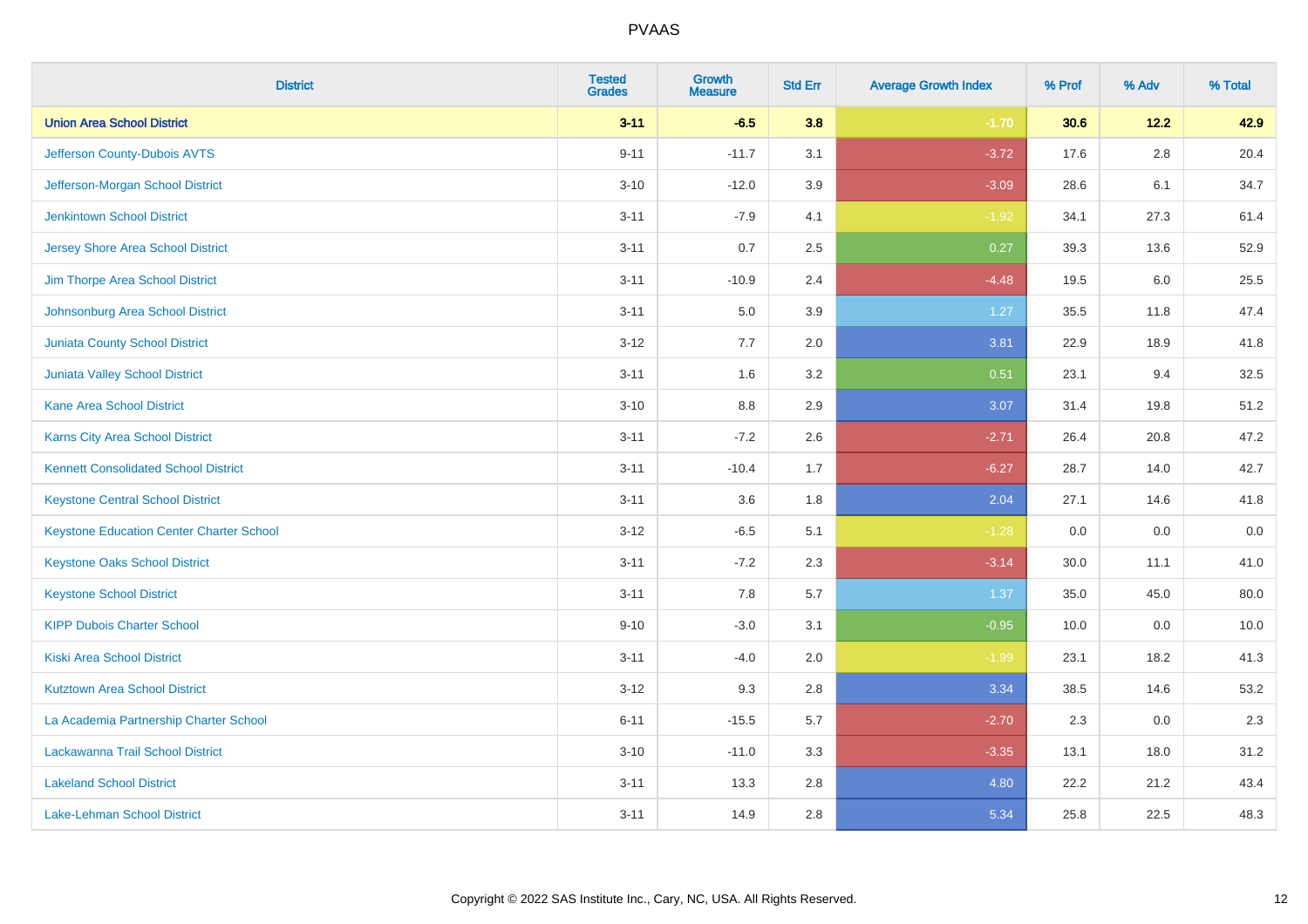| <b>District</b>                                    | <b>Tested</b><br><b>Grades</b> | <b>Growth</b><br><b>Measure</b> | <b>Std Err</b> | <b>Average Growth Index</b> | % Prof | % Adv   | % Total |
|----------------------------------------------------|--------------------------------|---------------------------------|----------------|-----------------------------|--------|---------|---------|
| <b>Union Area School District</b>                  | $3 - 11$                       | $-6.5$                          | 3.8            | $-1.70$                     | 30.6   | 12.2    | 42.9    |
| <b>Lakeview School District</b>                    | $3 - 11$                       | $-1.9$                          | 3.5            | $-0.53$                     | 41.5   | 12.3    | 53.8    |
| Lampeter-Strasburg School District                 | $3 - 12$                       | 11.0                            | 1.9            | 5.69                        | 35.4   | 32.3    | 67.7    |
| <b>Lancaster School District</b>                   | $3 - 12$                       | $-10.0$                         | 1.4            | $-7.22$                     | 9.0    | $3.9\,$ | 12.8    |
| <b>Laurel Highlands School District</b>            | $3 - 11$                       | $-3.8$                          | 2.3            | $-1.63$                     | 20.9   | 14.6    | 35.4    |
| <b>Laurel School District</b>                      | $3 - 11$                       | 13.0                            | 3.1            | 4.19                        | 30.3   | 15.7    | 46.1    |
| <b>Lawrence County CTC</b>                         | $10 - 11$                      | $-9.8$                          | 3.7            | $-2.68$                     | 7.3    | 0.0     | $7.3$   |
| <b>Lebanon School District</b>                     | $3 - 11$                       | $-1.2$                          | 1.9            | $-0.63$                     | 15.2   | 6.4     | 21.6    |
| Leechburg Area School District                     | $3 - 11$                       | 7.0                             | 3.9            | 1.79                        | 37.7   | 4.9     | 42.6    |
| Lehigh Career & Technical Institute                | $10 - 12$                      | $-0.7$                          | 6.3            | $-0.11$                     | 36.4   | 4.6     | 40.9    |
| Lehigh Valley Academy Regional Charter School      | $3 - 11$                       | $-5.9$                          | 3.0            | $-1.98$                     | 20.0   | 7.7     | 27.7    |
| Lehigh Valley Charter High School For The Arts     | $9 - 10$                       | $-11.8$                         | 2.5            | $-4.76$                     | 28.9   | 5.7     | 34.6    |
| <b>Lehighton Area School District</b>              | $3 - 11$                       | 11.4                            | 2.4            | 4.84                        | 30.5   | 24.9    | 55.3    |
| Lewisburg Area School District                     | $3 - 11$                       | 1.7                             | 2.4            | 0.72                        | 35.9   | 35.9    | 71.8    |
| <b>Ligonier Valley School District</b>             | $3 - 11$                       | $-10.8$                         | 3.1            | $-3.43$                     | 34.1   | 5.8     | 39.9    |
| Lincoln Leadership Academy Charter School          | $3 - 12$                       | $-7.4$                          | 3.7            | $-1.99$                     | 6.4    | 2.1     | 8.5     |
| <b>Lincoln Park Performing Arts Charter School</b> | $7 - 11$                       | $-14.9$                         | 2.7            | $-5.45$                     | 39.3   | 8.9     | 48.2    |
| <b>Line Mountain School District</b>               | $3 - 11$                       | 11.7                            | 3.9            | 3.01                        | 40.4   | 42.3    | 82.7    |
| <b>Littlestown Area School District</b>            | $3 - 11$                       | 28.7                            | 2.4            | 11.83                       | 38.4   | 29.3    | 67.7    |
| <b>Lower Dauphin School District</b>               | $3 - 11$                       | 5.3                             | 1.8            | 3.03                        | 30.6   | 26.8    | 57.5    |
| <b>Lower Merion School District</b>                | $3 - 11$                       | 18.9                            | 1.2            | 15.42                       | 29.4   | 48.6    | 78.0    |
| <b>Lower Moreland Township School District</b>     | $3 - 11$                       | 8.7                             | 2.0            | 4.35                        | 38.2   | 33.2    | 71.4    |
| <b>Loyalsock Township School District</b>          | $3 - 12$                       | 26.7                            | 2.7            | 9.92                        | 36.8   | 35.1    | 71.9    |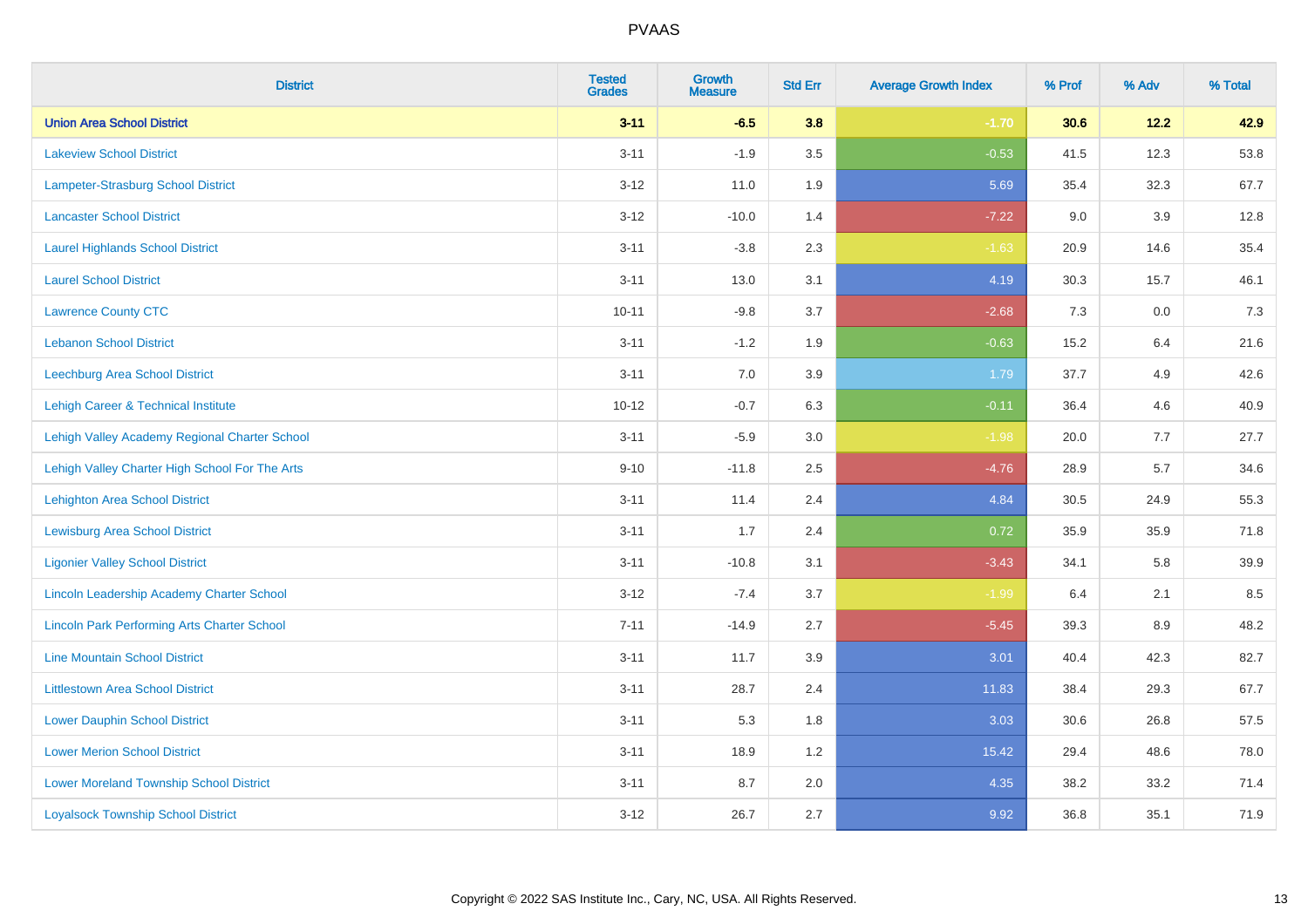| <b>District</b>                                | <b>Tested</b><br><b>Grades</b> | <b>Growth</b><br><b>Measure</b> | <b>Std Err</b> | <b>Average Growth Index</b> | % Prof | % Adv   | % Total  |
|------------------------------------------------|--------------------------------|---------------------------------|----------------|-----------------------------|--------|---------|----------|
| <b>Union Area School District</b>              | $3 - 11$                       | $-6.5$                          | 3.8            | $-1.70$                     | 30.6   | 12.2    | 42.9     |
| <b>Mahanoy Area School District</b>            | $3 - 10$                       | $-3.4$                          | 3.1            | $-1.07$                     | 21.4   | $8.6\,$ | $30.0\,$ |
| <b>Manheim Central School District</b>         | $3 - 11$                       | 12.8                            | 2.0            | 6.52                        | 27.8   | 35.4    | 63.2     |
| <b>Manheim Township School District</b>        | $3 - 12$                       | 10.9                            | 1.5            | 7.51                        | 30.9   | 31.0    | 61.9     |
| <b>Marion Center Area School District</b>      | $3 - 10$                       | 0.8                             | 2.9            | 0.27                        | 23.3   | 11.1    | 34.4     |
| Maritime Academy Charter School                | $3 - 10$                       | 13.2                            | 3.1            | 4.29                        | 24.0   | 1.3     | 25.3     |
| <b>Marple Newtown School District</b>          | $3 - 11$                       | 20.6                            | 2.3            | 8.95                        | 31.1   | 42.7    | 73.8     |
| <b>Mars Area School District</b>               | $3 - 10$                       | 6.6                             | 1.9            | 3.45                        | 36.7   | 32.4    | 69.1     |
| <b>MaST Community Charter School</b>           | $3 - 10$                       | $-0.9$                          | 2.5            | $-0.34$                     | 25.0   | 21.6    | 46.6     |
| <b>MaST Community Charter School II</b>        | $3 - 10$                       | 1.4                             | 3.0            | 0.45                        | 16.1   | 4.6     | 20.7     |
| Mastery Charter High School-Lenfest Campus     | $7 - 11$                       | $-1.8$                          | 5.8            | $-0.30$                     | 26.3   | 0.0     | 26.3     |
| <b>Mastery Charter School - Gratz Campus</b>   | $7 - 10$                       | $-9.5$                          | 4.6            | $-2.09$                     | 0.0    | 3.4     | 3.4      |
| Mastery Charter School - Hardy Williams        | $3 - 11$                       | 6.6                             | 3.0            | 2.21                        | 24.7   | 1.2     | 25.9     |
| <b>Mastery Charter School - Pickett Campus</b> | $6 - 10$                       | 2.7                             | 4.2            | 0.65                        | 20.6   | 0.0     | 20.6     |
| Mastery Charter School - Shoemaker Campus      | $7 - 10$                       | $-2.3$                          | 2.8            | $-0.81$                     | 10.1   | 3.7     | 13.8     |
| <b>Mastery Charter School - Thomas Campus</b>  | $3 - 10$                       | 7.9                             | 5.7            | 1.39                        | 12.5   | $0.0\,$ | 12.5     |
| <b>Mcguffey School District</b>                | $3 - 11$                       | $-12.1$                         | 3.0            | $-4.06$                     | 12.8   | 5.9     | 18.6     |
| <b>Mckeesport Area School District</b>         | $3 - 12$                       | 4.6                             | 2.2            | 2.14                        | 21.1   | 4.4     | 25.5     |
| Mechanicsburg Area School District             | $3 - 11$                       | $-5.7$                          | 1.6            | $-3.48$                     | 35.1   | 16.0    | 51.2     |
| <b>Mercer Area School District</b>             | $3 - 11$                       | 2.2                             | 3.1            | 0.70                        | 24.4   | 11.8    | 36.2     |
| <b>Methacton School District</b>               | $3 - 11$                       | 11.0                            | 1.6            | 6.94                        | 36.0   | 33.6    | 69.6     |
| Meyersdale Area School District                | $3 - 11$                       | $-16.1$                         | 3.3            | $-4.94$                     | 20.3   | 5.8     | 26.1     |
| <b>Mid Valley School District</b>              | $3 - 10$                       | $-11.1$                         | 2.7            | $-4.07$                     | 28.3   | 8.1     | 36.4     |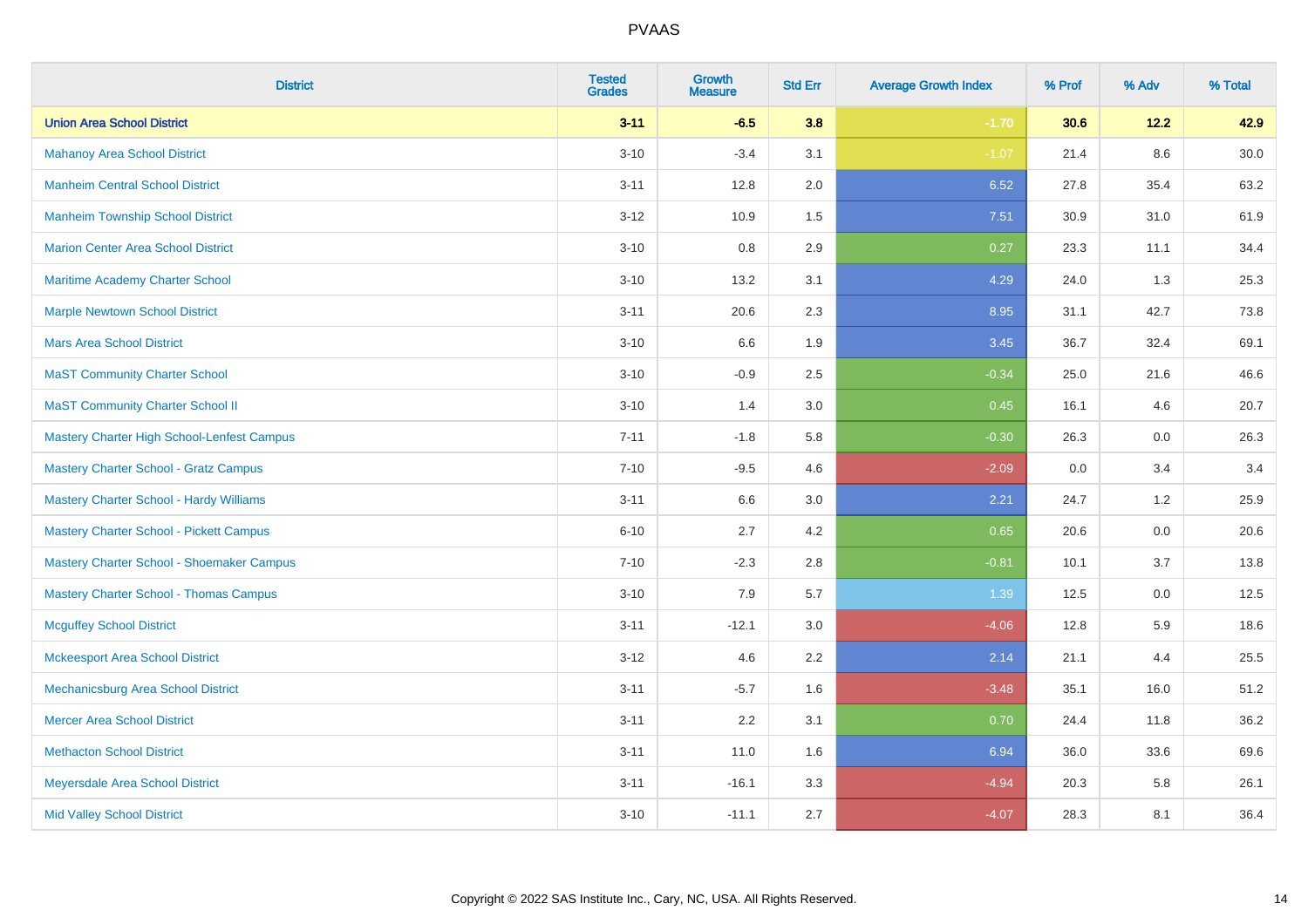| <b>District</b>                            | <b>Tested</b><br><b>Grades</b> | <b>Growth</b><br><b>Measure</b> | <b>Std Err</b> | <b>Average Growth Index</b> | % Prof | % Adv | % Total |
|--------------------------------------------|--------------------------------|---------------------------------|----------------|-----------------------------|--------|-------|---------|
| <b>Union Area School District</b>          | $3 - 11$                       | $-6.5$                          | 3.8            | $-1.70$                     | 30.6   | 12.2  | 42.9    |
| <b>Middletown Area School District</b>     | $3 - 11$                       | $-3.4$                          | 2.4            | $-1.44$                     | 34.3   | 15.2  | 49.4    |
| <b>Midd-West School District</b>           | $3 - 11$                       | 3.6                             | 2.6            | $1.42$                      | 28.6   | 25.0  | 53.6    |
| <b>Mifflin County School District</b>      | $3 - 11$                       | 12.3                            | 1.6            | 7.69                        | 35.1   | 15.1  | 50.3    |
| Mifflinburg Area School District           | $3 - 11$                       | $-6.0$                          | 2.1            | $-2.87$                     | 32.7   | 13.3  | 46.0    |
| <b>Millcreek Township School District</b>  | $3 - 11$                       | 9.1                             | 1.4            | 6.61                        | 34.5   | 30.1  | 64.6    |
| <b>Millersburg Area School District</b>    | $3 - 11$                       | $-6.6$                          | 3.4            | $-1.92$                     | 24.1   | 10.3  | 34.5    |
| <b>Millville Area School District</b>      | $3-12$                         | $-5.6$                          | 4.4            | $-1.26$                     | 31.4   | 11.4  | 42.9    |
| <b>Milton Area School District</b>         | $3 - 11$                       | $-10.1$                         | 2.5            | $-4.04$                     | 23.0   | 11.3  | 34.2    |
| <b>Minersville Area School District</b>    | $3 - 11$                       | $-2.9$                          | 3.4            | $-0.86$                     | 27.4   | 9.7   | 37.1    |
| <b>Mohawk Area School District</b>         | $3 - 11$                       | $-10.5$                         | 2.8            | $-3.75$                     | 35.1   | 10.6  | 45.7    |
| <b>Monessen City School District</b>       | $3 - 10$                       | $-3.9$                          | 5.6            | $-0.69$                     | 21.0   | 10.5  | 31.6    |
| <b>Moniteau School District</b>            | $3 - 11$                       | $-11.8$                         | 2.9            | $-4.07$                     | 22.6   | 5.0   | 27.6    |
| <b>Montgomery Area School District</b>     | $3 - 11$                       | $-5.8$                          | 3.2            | $-1.83$                     | 25.0   | 11.5  | 36.5    |
| <b>Montour School District</b>             | $3 - 11$                       | $-6.1$                          | 2.1            | $-2.95$                     | 31.8   | 23.6  | 55.3    |
| <b>Montoursville Area School District</b>  | $3 - 12$                       | $-8.4$                          | 2.6            | $-3.17$                     | 38.8   | 18.2  | 57.0    |
| <b>Montrose Area School District</b>       | $3 - 10$                       | 12.3                            | 2.8            | 4.41                        | 37.8   | 28.9  | 66.7    |
| <b>Moon Area School District</b>           | $3 - 11$                       | 1.5                             | 1.8            | 0.86                        | 34.5   | 25.5  | 60.0    |
| Morrisville Borough School District        | $3 - 11$                       | $-13.1$                         | 3.7            | $-3.52$                     | 4.9    | 1.6   | 6.6     |
| <b>Moshannon Valley School District</b>    | $3 - 10$                       | $-5.1$                          | 4.6            | $-1.12$                     | 25.0   | 12.5  | 37.5    |
| <b>Mount Carmel Area School District</b>   | $3 - 11$                       | $-7.9$                          | 2.3            | $-3.38$                     | 18.2   | 4.4   | 22.6    |
| <b>Mount Pleasant Area School District</b> | $3 - 11$                       | $-5.4$                          | 2.3            | $-2.37$                     | 33.3   | 8.7   | 42.0    |
| <b>Mount Union Area School District</b>    | $3 - 10$                       | $-2.5$                          | 2.8            | $-0.89$                     | 19.8   | 5.8   | 25.6    |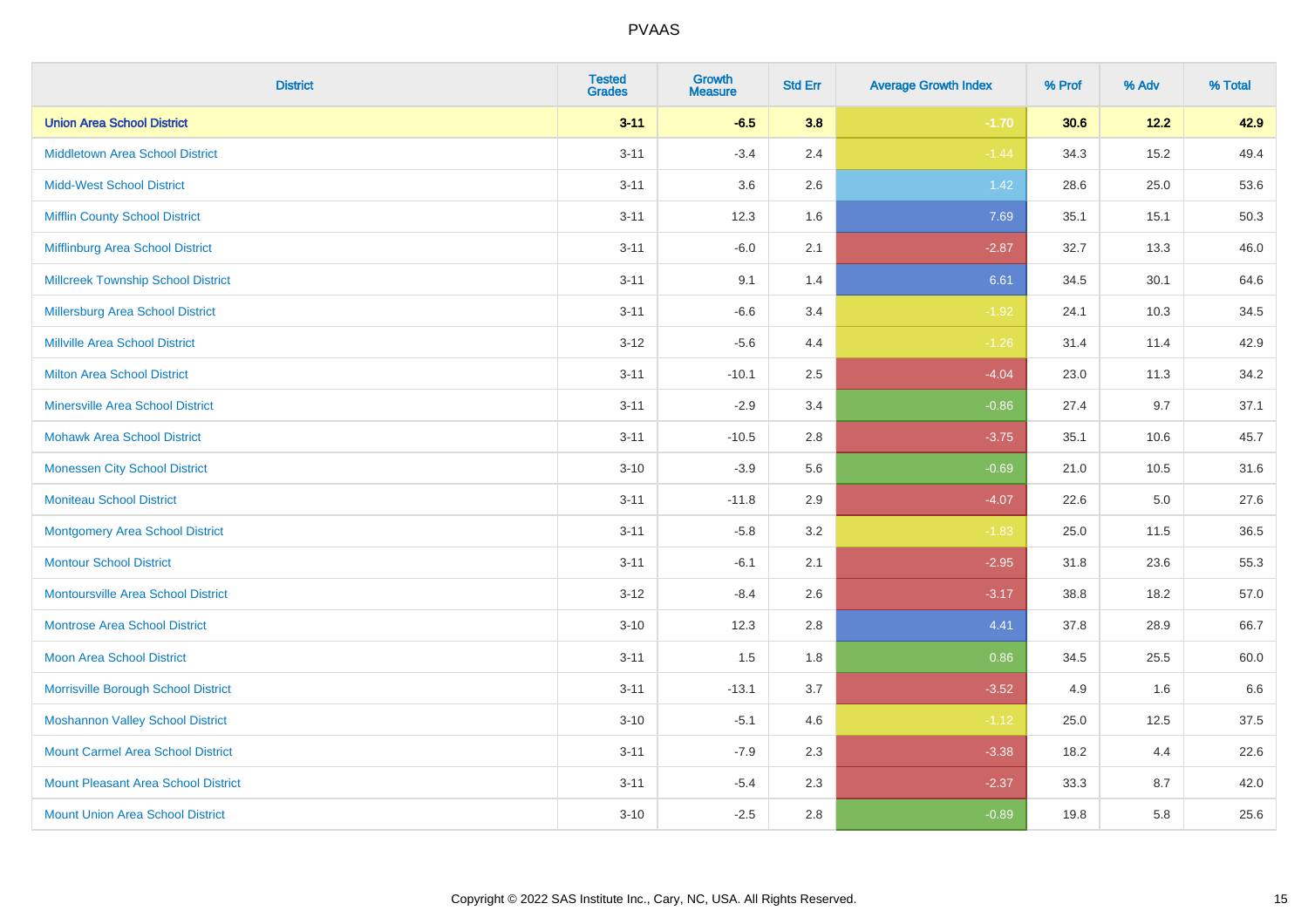| <b>District</b>                            | <b>Tested</b><br><b>Grades</b> | <b>Growth</b><br><b>Measure</b> | <b>Std Err</b> | <b>Average Growth Index</b> | % Prof | % Adv | % Total |
|--------------------------------------------|--------------------------------|---------------------------------|----------------|-----------------------------|--------|-------|---------|
| <b>Union Area School District</b>          | $3 - 11$                       | $-6.5$                          | 3.8            | $-1.70$                     | 30.6   | 12.2  | 42.9    |
| <b>Mountain View School District</b>       | $3 - 11$                       | 24.2                            | 3.4            | 7.20                        | 45.8   | 37.3  | 83.0    |
| Mt Lebanon School District                 | $3 - 11$                       | 2.4                             | 1.3            | 1.79                        | 39.3   | 37.4  | 76.8    |
| <b>Muhlenberg School District</b>          | $3 - 10$                       | $-17.8$                         | 1.9            | $-9.34$                     | 12.4   | 4.6   | 17.0    |
| Multicultural Academy Charter School       | $9 - 11$                       | 6.0                             | 3.4            | 1.77                        | 12.3   | 0.0   | 12.3    |
| <b>Muncy School District</b>               | $3 - 11$                       | 6.9                             | 3.3            | 2.12                        | 37.6   | 18.8  | 56.4    |
| Nazareth Area School District              | $3 - 11$                       | $-2.5$                          | 1.7            | $-1.53$                     | 29.2   | 24.6  | 53.8    |
| <b>Neshaminy School District</b>           | $3 - 11$                       | 8.6                             | 1.3            | 6.56                        | 31.3   | 23.9  | 55.2    |
| <b>Neshannock Township School District</b> | $3 - 10$                       | $-12.5$                         | 2.7            | $-4.73$                     | 29.0   | 13.0  | 42.0    |
| <b>New Brighton Area School District</b>   | $3 - 11$                       | $-2.1$                          | 3.2            | $-0.65$                     | 31.5   | 11.1  | 42.6    |
| <b>New Castle Area School District</b>     | $3 - 12$                       | $-13.6$                         | 2.3            | $-5.99$                     | 17.6   | 2.0   | 19.5    |
| <b>New Foundations Charter School</b>      | $3 - 11$                       | 0.6                             | 2.2            | 0.29                        | 22.4   | 4.0   | 26.4    |
| New Hope-Solebury School District          | $3 - 11$                       | 28.8                            | 2.9            | 9.77                        | 31.6   | 50.0  | 81.6    |
| New Kensington-Arnold School District      | $3 - 11$                       | $-5.8$                          | 3.2            | $-1.80$                     | 10.8   | 1.2   | 12.0    |
| <b>Newport School District</b>             | $3 - 12$                       | $3.8\,$                         | 3.3            | 1.17                        | 38.8   | 10.4  | 49.2    |
| <b>Norristown Area School District</b>     | $3 - 12$                       | $-25.4$                         | 1.7            | $-15.35$                    | 10.6   | 1.8   | 12.4    |
| <b>North Allegheny School District</b>     | $3 - 11$                       | 18.0                            | 1.3            | 14.25                       | 30.5   | 42.9  | 73.4    |
| North Clarion County School District       | $3 - 12$                       | 3.4                             | 4.1            | 0.83                        | 45.0   | 18.8  | 63.8    |
| <b>North East School District</b>          | $3 - 11$                       | $-5.3$                          | 2.7            | $-1.97$                     | 31.7   | 24.8  | 56.4    |
| <b>North Hills School District</b>         | $3 - 11$                       | $-15.8$                         | 1.8            | $-8.84$                     | 26.4   | 19.8  | 46.2    |
| North Penn School District                 | $3 - 11$                       | 17.6                            | 1.0            | 17.53                       | 30.8   | 35.7  | 66.4    |
| <b>North Pocono School District</b>        | $3 - 11$                       | 13.1                            | 3.7            | 3.54                        | 31.4   | 33.3  | 64.7    |
| <b>North Schuylkill School District</b>    | $3 - 11$                       | $-4.7$                          | 2.2            | $-2.16$                     | 20.2   | 11.7  | 31.9    |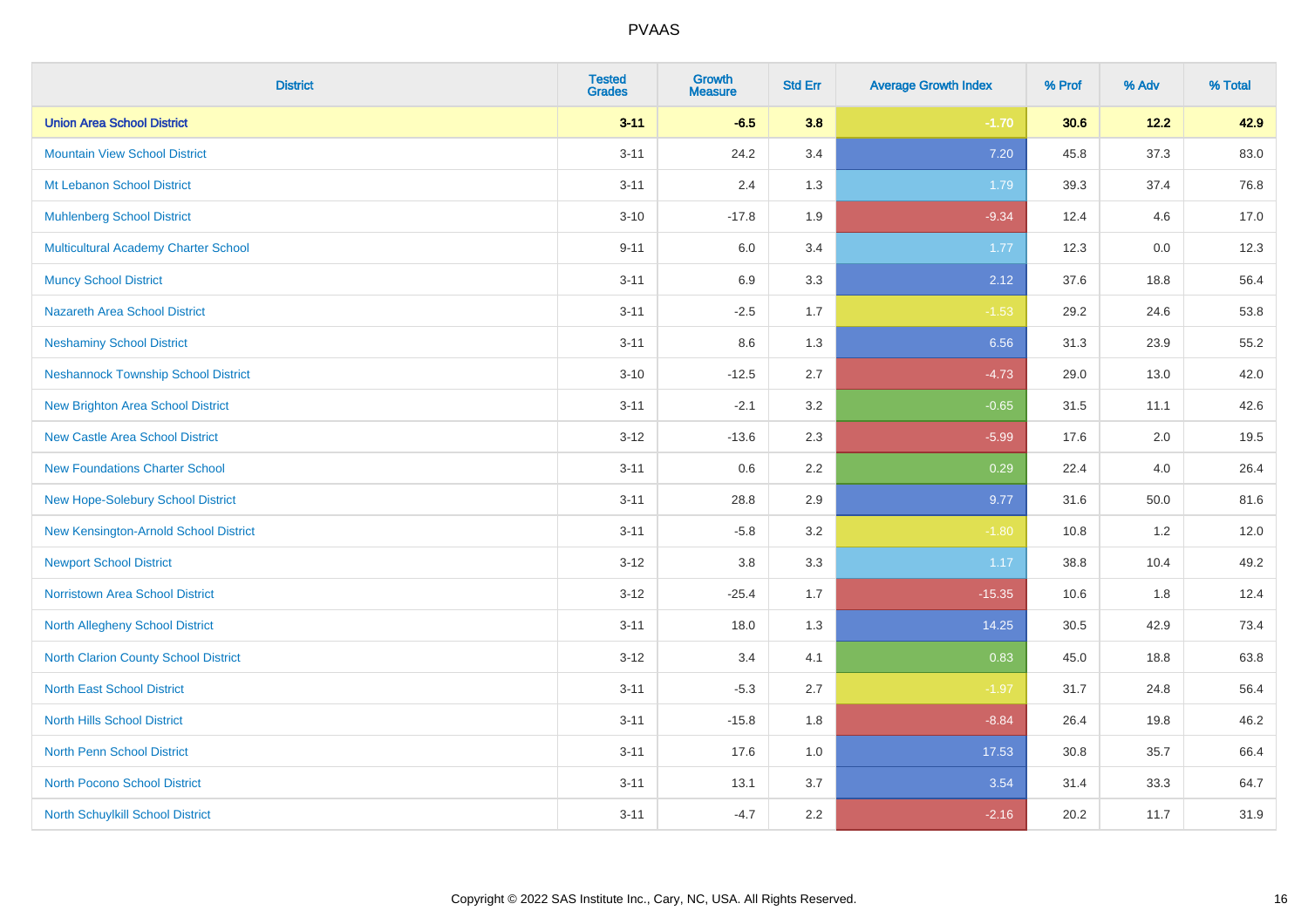| <b>District</b>                           | <b>Tested</b><br><b>Grades</b> | <b>Growth</b><br><b>Measure</b> | <b>Std Err</b> | <b>Average Growth Index</b> | % Prof | % Adv   | % Total |
|-------------------------------------------|--------------------------------|---------------------------------|----------------|-----------------------------|--------|---------|---------|
| <b>Union Area School District</b>         | $3 - 11$                       | $-6.5$                          | 3.8            | $-1.70$                     | 30.6   | 12.2    | 42.9    |
| <b>North Star School District</b>         | $3 - 11$                       | 1.1                             | 3.3            | 0.34                        | 26.2   | 20.0    | 46.2    |
| Northampton Area School District          | $3 - 11$                       | 3.2                             | 1.5            | 2.05                        | 29.8   | 17.9    | 47.7    |
| <b>Northeast Bradford School District</b> | $3 - 10$                       | $-5.0$                          | 3.7            | $-1.35$                     | 30.6   | 4.8     | 35.5    |
| Northeastern York School District         | $3 - 11$                       | 3.8                             | 1.8            | 2.11                        | 32.7   | 21.0    | 53.7    |
| Northern Bedford County School District   | $3 - 11$                       | $-2.3$                          | 3.3            | $-0.69$                     | 26.2   | 16.9    | 43.1    |
| Northern Cambria School District          | $3 - 11$                       | $-0.3$                          | 3.4            | $-0.09$                     | 26.5   | 1.2     | 27.7    |
| Northern Lebanon School District          | $3 - 11$                       | $-0.7$                          | 2.3            | $-0.29$                     | 18.8   | 6.8     | 25.6    |
| Northern Lehigh School District           | $3 - 12$                       | 6.1                             | 2.5            | 2.42                        | 21.4   | 18.0    | 39.3    |
| Northern Potter School District           | $3 - 12$                       | 6.8                             | 4.6            | 1.48                        | 30.6   | 11.1    | 41.7    |
| Northern Tioga School District            | $3 - 12$                       | 6.8                             | 2.6            | 2.64                        | 25.0   | 16.9    | 41.9    |
| Northern York County School District      | $3 - 11$                       | 8.4                             | 1.8            | 4.63                        | 24.3   | 23.1    | 47.4    |
| <b>Northgate School District</b>          | $3 - 11$                       | $-3.0$                          | 3.4            | $-0.85$                     | 35.6   | $6.8\,$ | 42.4    |
| <b>Northwest Area School District</b>     | $3 - 10$                       | $-3.2$                          | 3.3            | $-0.97$                     | 30.4   | 13.0    | 43.5    |
| Northwestern Lehigh School District       | $3 - 11$                       | $-2.4$                          | 2.1            | $-1.14$                     | 41.7   | 17.9    | 59.5    |
| <b>Northwestern School District</b>       | $3 - 11$                       | $-14.6$                         | 3.2            | $-4.51$                     | 32.5   | 13.7    | 46.2    |
| <b>Norwin School District</b>             | $3 - 11$                       | $-1.1$                          | 1.6            | $-0.70$                     | 37.7   | 27.6    | 65.2    |
| <b>Octorara Area School District</b>      | $3 - 11$                       | $-7.5$                          | 3.2            | $-2.35$                     | 26.1   | 17.0    | 43.2    |
| Oil City Area School District             | $3 - 11$                       | 8.6                             | 2.4            | 3.56                        | 29.1   | 13.1    | 42.2    |
| <b>Old Forge School District</b>          | $3 - 12$                       | $-11.3$                         | 3.1            | $-3.62$                     | 28.6   | 13.2    | 41.8    |
| <b>Oley Valley School District</b>        | $3 - 11$                       | 1.4                             | 2.4            | 0.56                        | 37.4   | 23.9    | 61.4    |
| <b>Oswayo Valley School District</b>      | $3 - 12$                       | 9.9                             | 5.1            | 1.93                        | 26.5   | 44.1    | 70.6    |
| <b>Otto-Eldred School District</b>        | $3 - 11$                       | $-0.5$                          | 3.5            | $-0.13$                     | 35.8   | 10.5    | 46.3    |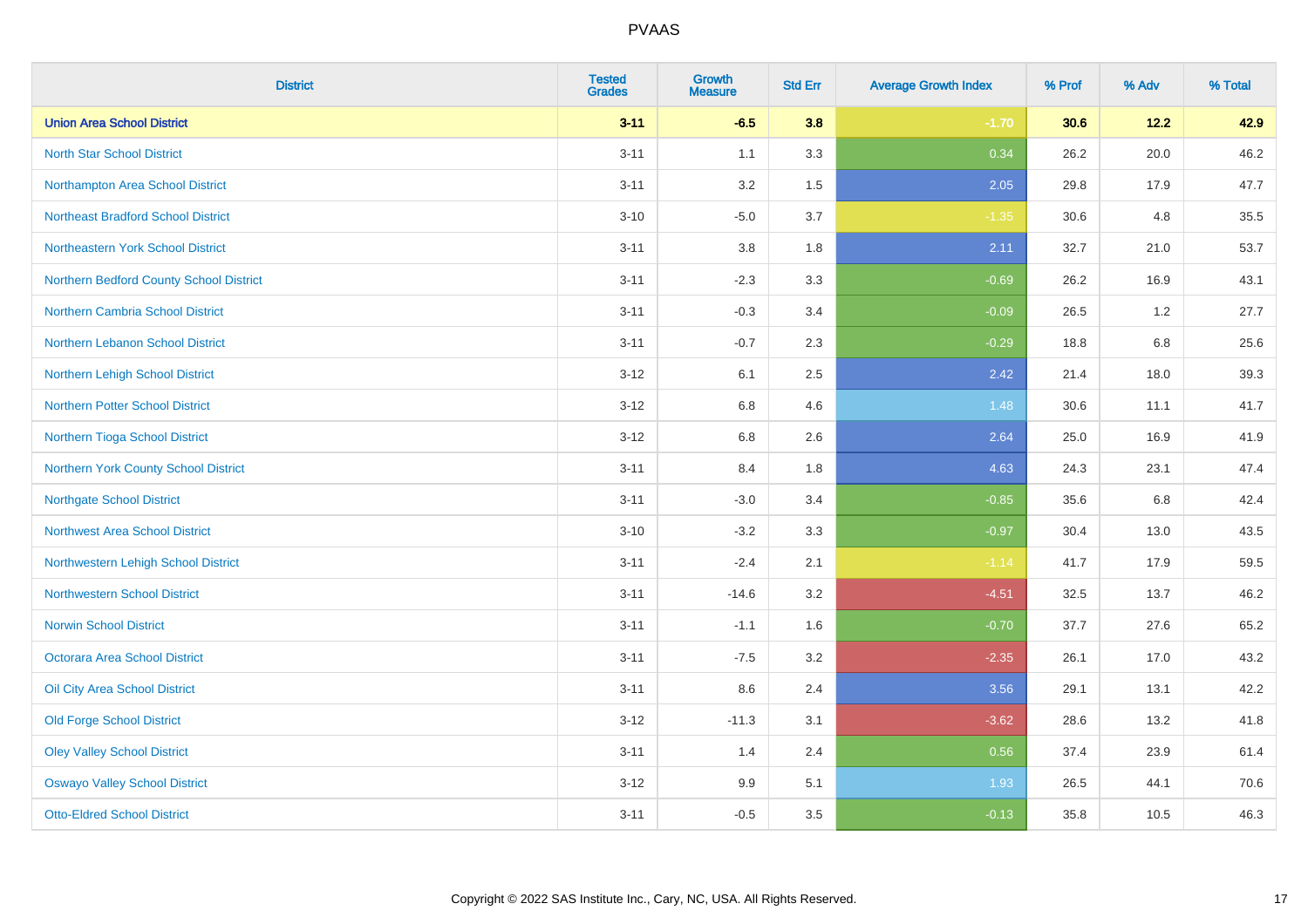| <b>District</b>                               | <b>Tested</b><br><b>Grades</b> | <b>Growth</b><br><b>Measure</b> | <b>Std Err</b> | <b>Average Growth Index</b> | % Prof | % Adv   | % Total |
|-----------------------------------------------|--------------------------------|---------------------------------|----------------|-----------------------------|--------|---------|---------|
| <b>Union Area School District</b>             | $3 - 11$                       | $-6.5$                          | 3.8            | $-1.70$                     | 30.6   | 12.2    | 42.9    |
| <b>Owen J Roberts School District</b>         | $3 - 11$                       | $-3.5$                          | 1.5            | $-2.27$                     | 36.8   | 24.4    | 61.2    |
| <b>Oxford Area School District</b>            | $3 - 11$                       | $-3.1$                          | 1.8            | $-1.77$                     | 27.5   | 14.5    | 42.0    |
| <b>Palisades School District</b>              | $3 - 11$                       | 7.7                             | 2.9            | 2.66                        | 27.8   | 20.3    | 48.1    |
| <b>Palmerton Area School District</b>         | $3 - 11$                       | $-0.9$                          | 2.7            | $-0.34$                     | 34.3   | 14.3    | 48.6    |
| Palmyra Area School District                  | $3 - 11$                       | 16.2                            | 1.8            | 9.02                        | 38.8   | 34.0    | 72.8    |
| <b>Panther Valley School District</b>         | $3 - 12$                       | $-13.3$                         | 3.2            | $-4.10$                     | 31.5   | 4.1     | 35.6    |
| <b>Parkland School District</b>               | $3 - 11$                       | $-3.7$                          | 1.2            | $-3.17$                     | 31.4   | 30.6    | 62.0    |
| Pen Argyl Area School District                | $3-12$                         | 12.8                            | 2.5            | 5.10                        | 28.5   | 23.8    | 52.3    |
| <b>Penn Cambria School District</b>           | $3 - 11$                       | $-4.5$                          | 2.4            | $-1.86$                     | 27.3   | 15.8    | 43.2    |
| <b>Penn Hills School District</b>             | $3 - 11$                       | 0.0                             | 2.4            | 0.02                        | 18.4   | 7.1     | 25.6    |
| <b>Penn Manor School District</b>             | $3 - 11$                       | 7.1                             | 1.5            | 4.82                        | 26.7   | 20.5    | 47.2    |
| <b>Penncrest School District</b>              | $3 - 11$                       | $6.0\,$                         | 1.9            | 3.24                        | 31.1   | 16.9    | 48.0    |
| <b>Penn-Delco School District</b>             | $3 - 11$                       | 1.3                             | 1.8            | 0.75                        | 26.5   | 12.6    | 39.1    |
| <b>Pennridge School District</b>              | $3 - 10$                       | 7.4                             | 1.5            | 5.10                        | 32.0   | 27.6    | 59.6    |
| <b>Penns Manor Area School District</b>       | $3 - 12$                       | $-1.9$                          | 3.5            | $-0.55$                     | 24.2   | $3.8\,$ | 28.0    |
| Penns Valley Area School District             | $3 - 12$                       | 14.1                            | 2.6            | 5.33                        | 29.6   | 23.3    | 52.9    |
| <b>Pennsbury School District</b>              | $3 - 11$                       | 5.6                             | 1.3            | 4.38                        | 37.7   | 27.7    | 65.4    |
| Pennsylvania Cyber Charter School             | $3 - 11$                       | 0.6                             | 1.5            | 0.37                        | 20.8   | 8.1     | 28.9    |
| Pennsylvania Distance Learning Charter School | $3-12$                         | 6.8                             | 3.4            | 1.99                        | 19.8   | 6.2     | 25.9    |
| Pennsylvania Leadership Charter School        | $3 - 11$                       | 8.0                             | 1.9            | 4.22                        | 33.1   | 27.8    | 60.9    |
| Pennsylvania Virtual Charter School           | $3 - 11$                       | 4.4                             | 3.4            | 1.31                        | 29.8   | 21.2    | 51.0    |
| <b>Penn-Trafford School District</b>          | $3 - 11$                       | 2.9                             | 1.8            | 1.68                        | 46.3   | 26.2    | 72.5    |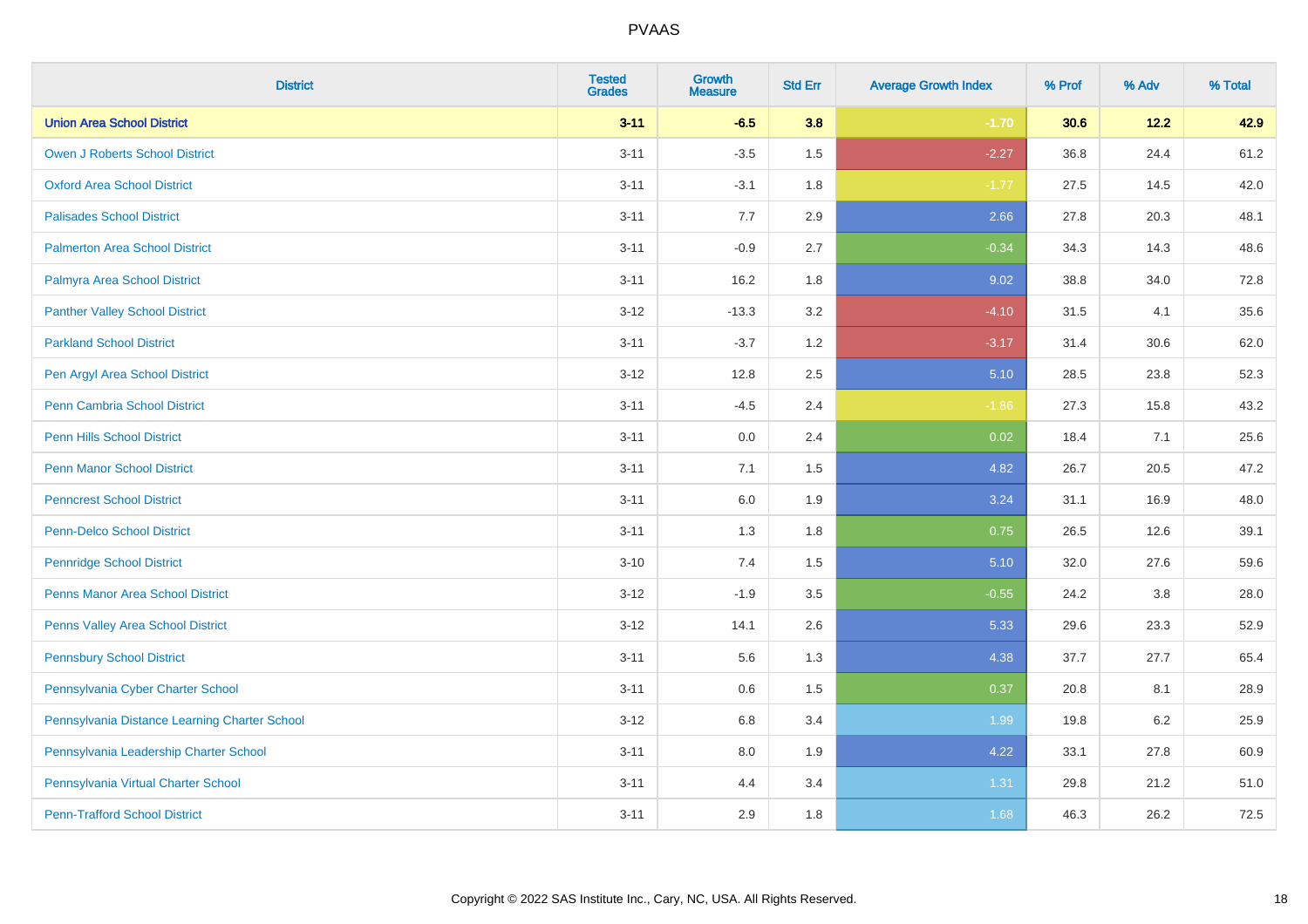| <b>District</b>                                    | <b>Tested</b><br><b>Grades</b> | <b>Growth</b><br><b>Measure</b> | <b>Std Err</b> | <b>Average Growth Index</b> | % Prof | % Adv  | % Total |
|----------------------------------------------------|--------------------------------|---------------------------------|----------------|-----------------------------|--------|--------|---------|
| <b>Union Area School District</b>                  | $3 - 11$                       | $-6.5$                          | 3.8            | $-1.70$                     | 30.6   | $12.2$ | 42.9    |
| People For People Charter School                   | $3 - 12$                       | 6.4                             | 5.6            | $1.15$                      | 2.4    | 0.0    | 2.4     |
| <b>Pequea Valley School District</b>               | $3 - 11$                       | 18.0                            | 3.1            | 5.74                        | 29.2   | 37.5   | 66.7    |
| <b>Perkiomen Valley School District</b>            | $3 - 11$                       | 2.7                             | 1.5            | 1.83                        | 35.0   | 25.3   | 60.3    |
| Perseus House Charter School Of Excellence         | $6 - 11$                       | $-6.4$                          | 2.6            | $-2.50$                     | 0.9    | 0.0    | 0.9     |
| <b>Peters Township School District</b>             | $3 - 11$                       | 14.1                            | 1.7            | 8.16                        | 35.2   | 41.6   | 76.8    |
| Philadelphia Academy Charter School                | $3 - 11$                       | $-14.7$                         | 2.7            | $-5.42$                     | 21.6   | 3.9    | 25.5    |
| Philadelphia City School District                  | $3 - 12$                       | $-7.8$                          | 0.6            | $-13.43$                    | 16.4   | 6.5    | 22.9    |
| Philadelphia Electrical & Tech Charter High School | $10 - 10$                      | 1.2                             | 2.6            | 0.45                        | 0.9    | 0.0    | 0.9     |
| Philipsburg-Osceola Area School District           | $3 - 11$                       | 4.1                             | 3.0            | 1.37                        | 22.5   | 16.2   | 38.8    |
| Phoenixville Area School District                  | $3 - 11$                       | 7.3                             | 1.8            | 3.96                        | 32.3   | 27.6   | 59.8    |
| <b>Pine Grove Area School District</b>             | $3 - 11$                       | $-1.1$                          | 3.0            | $-0.36$                     | 29.5   | 14.3   | 43.8    |
| <b>Pine-Richland School District</b>               | $3 - 11$                       | 9.3                             | 1.7            | 5.56                        | 42.3   | 35.8   | 78.1    |
| <b>Pittsburgh School District</b>                  | $3 - 11$                       | $-13.0$                         | 1.1            | $-12.25$                    | 16.1   | 6.5    | 22.6    |
| <b>Pittston Area School District</b>               | $3 - 11$                       | $-8.2$                          | 2.2            | $-3.75$                     | 26.7   | 14.8   | 41.5    |
| <b>Pleasant Valley School District</b>             | $3 - 11$                       | $-3.3$                          | 1.8            | $-1.80$                     | 28.5   | 10.4   | 39.0    |
| <b>Plum Borough School District</b>                | $3 - 11$                       | $-9.4$                          | 2.4            | $-3.98$                     | 32.9   | 27.4   | 60.4    |
| Pocono Mountain School District                    | $3 - 12$                       | $-4.3$                          | 1.8            | $-2.43$                     | 35.5   | 17.1   | 52.6    |
| <b>Port Allegany School District</b>               | $3 - 11$                       | 6.5                             | 3.7            | 1.74                        | 26.4   | 11.3   | 37.7    |
| <b>Portage Area School District</b>                | $3 - 10$                       | $-0.5$                          | 3.3            | $-0.14$                     | 27.0   | 20.6   | 47.6    |
| <b>Pottsgrove School District</b>                  | $3 - 11$                       | $-5.5$                          | 2.0            | $-2.78$                     | 28.6   | 10.3   | 38.8    |
| <b>Pottstown School District</b>                   | $3 - 12$                       | 2.0                             | 2.2            | 0.88                        | 19.4   | 6.2    | 25.6    |
| <b>Pottsville Area School District</b>             | $3-12$                         | $-4.9$                          | 2.1            | $-2.36$                     | 21.8   | 7.9    | 29.6    |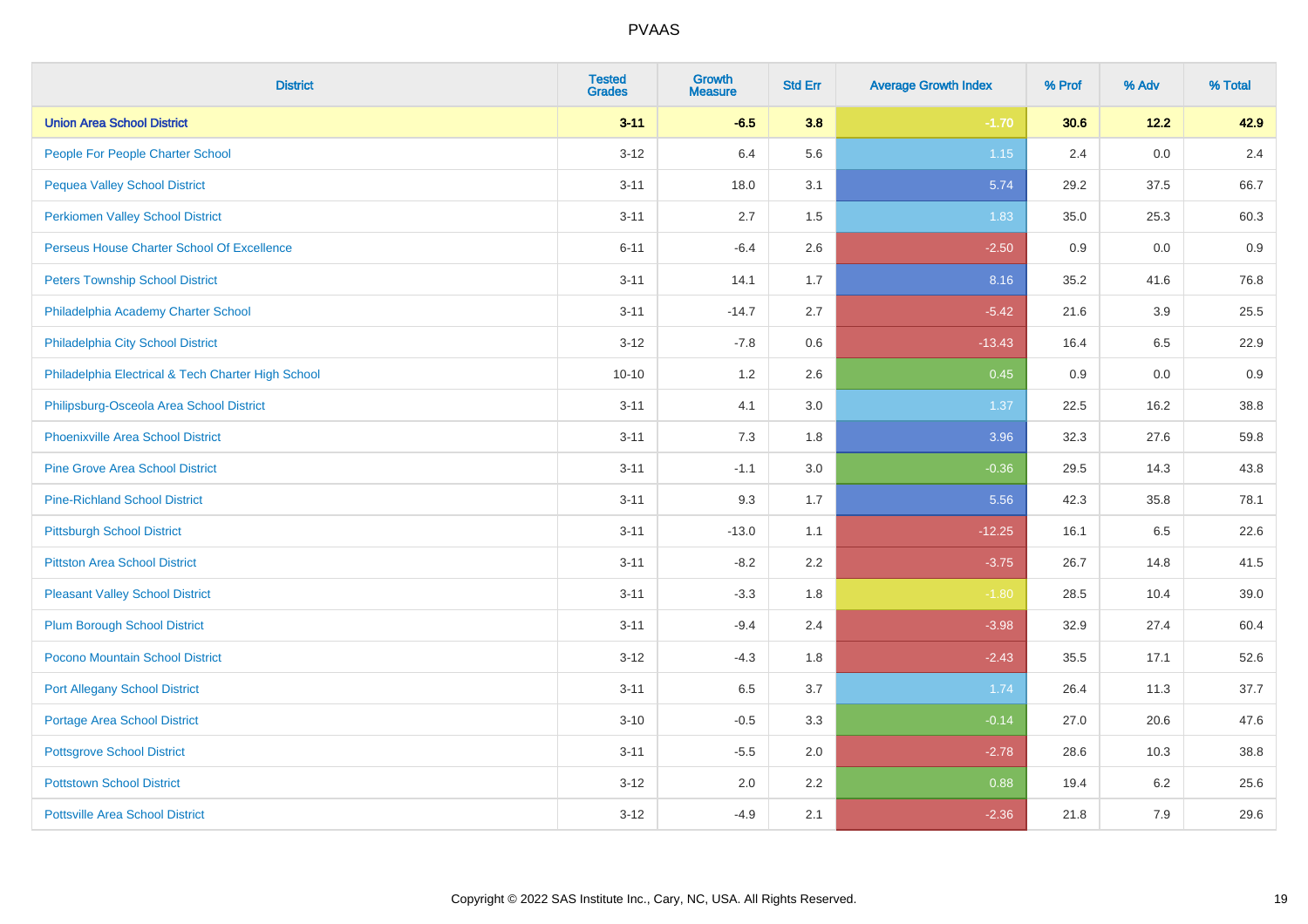| <b>District</b>                                                       | <b>Tested</b><br><b>Grades</b> | <b>Growth</b><br><b>Measure</b> | <b>Std Err</b> | <b>Average Growth Index</b> | % Prof | % Adv   | % Total |
|-----------------------------------------------------------------------|--------------------------------|---------------------------------|----------------|-----------------------------|--------|---------|---------|
| <b>Union Area School District</b>                                     | $3 - 11$                       | $-6.5$                          | 3.8            | $-1.70$                     | 30.6   | 12.2    | 42.9    |
| Preparatory Charter School Of Mathematics, Science, Tech, And Careers | $9 - 10$                       | $-5.1$                          | 2.5            | $-2.03$                     | 6.3    | 1.4     | 7.7     |
| Propel Charter School - Braddock Hills                                | $3 - 11$                       | $-2.1$                          | 3.3            | $-0.63$                     | 4.8    | 3.2     | 8.1     |
| <b>Propel Charter School-Homestead</b>                                | $3 - 11$                       | $-5.0$                          | 3.9            | $-1.27$                     | 7.3    | $0.0\,$ | 7.3     |
| <b>Propel Charter School-Montour</b>                                  | $3 - 10$                       | $-3.4$                          | 3.6            | $-0.93$                     | 7.7    | 0.0     | 7.7     |
| <b>Punxsutawney Area School District</b>                              | $3 - 11$                       | 15.8                            | 2.7            | 5.83                        | 18.6   | 29.0    | 47.6    |
| <b>Purchase Line School District</b>                                  | $3 - 12$                       | 4.3                             | 3.3            | 1.30                        | 32.3   | 9.0     | 41.4    |
| <b>Quaker Valley School District</b>                                  | $3 - 11$                       | 12.2                            | 2.5            | 4.90                        | 39.5   | 26.4    | 65.9    |
| <b>Quakertown Community School District</b>                           | $3 - 12$                       | $-4.3$                          | 1.5            | $-2.79$                     | 33.8   | 20.1    | 53.8    |
| <b>Radnor Township School District</b>                                | $3 - 12$                       | 7.5                             | 1.9            | 4.03                        | 33.0   | 38.3    | 71.3    |
| <b>Reach Cyber Charter School</b>                                     | $3 - 11$                       | 1.4                             | 3.6            | 0.40                        | 32.9   | 15.2    | 48.1    |
| <b>Reading School District</b>                                        | $3 - 11$                       | 4.3                             | 1.2            | 3.71                        | 16.8   | 6.0     | 22.8    |
| Red Lion Area School District                                         | $3 - 11$                       | 4.5                             | 1.9            | 2.31                        | 32.3   | 21.5    | 53.8    |
| <b>Redbank Valley School District</b>                                 | $3 - 11$                       | $-7.5$                          | 3.1            | $-2.41$                     | 12.4   | 10.6    | 23.1    |
| Renaissance Academy Charter School                                    | $3 - 11$                       | $-5.6$                          | 3.1            | $-1.79$                     | 28.4   | 18.5    | 46.9    |
| <b>Reynolds School District</b>                                       | $3 - 10$                       | $-3.0$                          | 3.5            | $-0.87$                     | 27.3   | 9.1     | 36.4    |
| <b>Richland School District</b>                                       | $3 - 11$                       | $-6.9$                          | 2.6            | $-2.63$                     | 40.1   | 20.9    | 61.0    |
| <b>Ridgway Area School District</b>                                   | $3 - 11$                       | $-6.1$                          | 4.0            | $-1.53$                     | 42.2   | 15.6    | 57.8    |
| <b>Ridley School District</b>                                         | $3 - 12$                       | 0.3                             | 1.6            | 0.21                        | 32.0   | 10.7    | 42.6    |
| <b>Ringgold School District</b>                                       | $3 - 11$                       | 2.9                             | 2.2            | 1.32                        | 23.8   | 13.3    | 37.1    |
| <b>Riverside Beaver County School District</b>                        | $3 - 11$                       | $-5.5$                          | 2.7            | $-2.03$                     | 35.8   | 23.2    | 59.0    |
| <b>Riverside School District</b>                                      | $3 - 11$                       | $-6.2$                          | 2.7            | $-2.33$                     | 20.8   | 17.0    | 37.7    |
| <b>Riverview School District</b>                                      | $3 - 11$                       | $-13.0$                         | 4.0            | $-3.29$                     | 43.1   | 7.8     | 51.0    |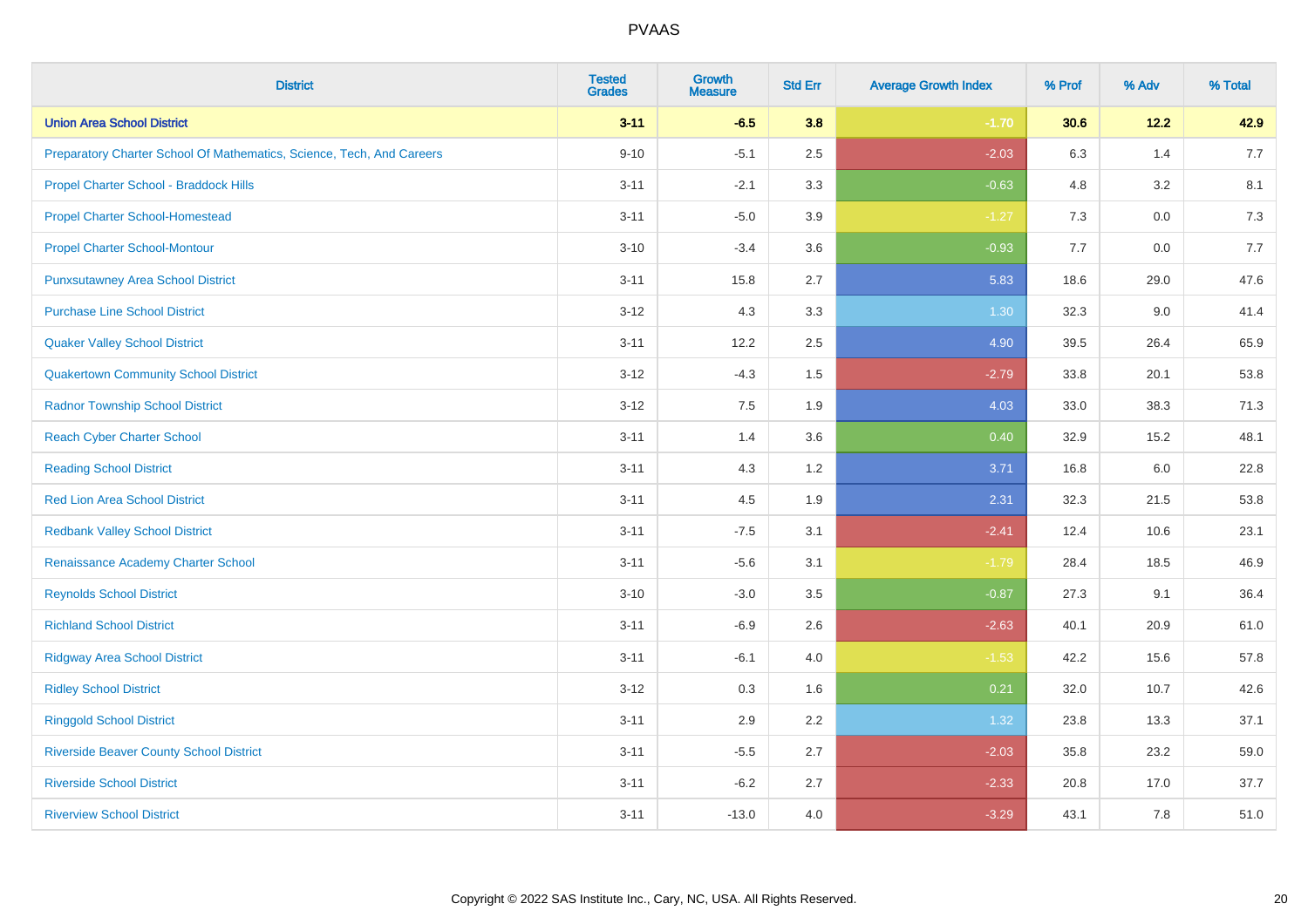| <b>District</b>                               | <b>Tested</b><br><b>Grades</b> | <b>Growth</b><br><b>Measure</b> | <b>Std Err</b> | <b>Average Growth Index</b> | % Prof | % Adv  | % Total |
|-----------------------------------------------|--------------------------------|---------------------------------|----------------|-----------------------------|--------|--------|---------|
| <b>Union Area School District</b>             | $3 - 11$                       | $-6.5$                          | 3.8            | $-1.70$                     | 30.6   | $12.2$ | 42.9    |
| <b>Roberto Clemente Charter School</b>        | $3 - 12$                       | $-3.3$                          | 4.1            | $-0.79$                     | 22.7   | 4.6    | 27.3    |
| <b>Rochester Area School District</b>         | $3 - 11$                       | $-5.7$                          | 3.9            | $-1.45$                     | 14.9   | 2.1    | 17.0    |
| <b>Rose Tree Media School District</b>        | $3 - 10$                       | $-2.8$                          | 2.1            | $-1.33$                     | 35.2   | 29.6   | 64.8    |
| Saint Marys Area School District              | $3 - 11$                       | 6.0                             | 2.2            | 2.69                        | 35.4   | 18.3   | 53.7    |
| <b>Salisbury Township School District</b>     | $3 - 11$                       | 5.8                             | 3.6            | 1.62                        | 24.4   | 12.6   | 37.0    |
| Salisbury-Elk Lick School District            | $3 - 11$                       | $-8.4$                          | 5.8            | $-1.45$                     | 33.3   | 5.6    | 38.9    |
| <b>Saucon Valley School District</b>          | $3 - 11$                       | 18.9                            | 2.2            | 8.48                        | 26.0   | 39.6   | 65.6    |
| <b>Sayre Area School District</b>             | $3 - 11$                       | 5.8                             | 3.2            | 1.81                        | 30.3   | 21.0   | 51.3    |
| <b>School Lane Charter School</b>             | $3 - 11$                       | 2.6                             | 3.6            | 0.72                        | 23.1   | 18.7   | 41.8    |
| Schuylkill Haven Area School District         | $3 - 11$                       | $-5.3$                          | 2.7            | $-1.96$                     | 22.2   | 11.6   | 33.8    |
| <b>Schuylkill Valley School District</b>      | $3 - 11$                       | $-1.0$                          | 2.2            | $-0.47$                     | 29.8   | 20.2   | 50.0    |
| <b>Scranton School District</b>               | $3 - 12$                       | $-10.1$                         | 2.5            | $-4.04$                     | 20.0   | 7.7    | 27.7    |
| Selinsgrove Area School District              | $3 - 12$                       | $-5.7$                          | 2.1            | $-2.74$                     | 25.4   | 13.9   | 39.2    |
| <b>Seneca Valley School District</b>          | $3 - 11$                       | $0.8\,$                         | 1.4            | 0.54                        | 40.6   | 25.2   | 65.8    |
| <b>Shade-Central City School District</b>     | $3 - 11$                       | $-14.6$                         | 4.0            | $-3.68$                     | 9.6    | 0.0    | 9.6     |
| <b>Shaler Area School District</b>            | $3 - 11$                       | $-2.1$                          | 1.8            | $-1.18$                     | 32.0   | 13.0   | 45.0    |
| <b>Shamokin Area School District</b>          | $3 - 11$                       | $-2.6$                          | 2.5            | $-1.06$                     | 19.6   | 9.8    | 29.3    |
| <b>Shanksville-Stonycreek School District</b> | $3 - 10$                       | $-8.6$                          | 5.5            | $-1.55$                     | 17.6   | 23.5   | 41.2    |
| <b>Sharon City School District</b>            | $3 - 11$                       | $-6.5$                          | 2.3            | $-2.79$                     | 13.1   | 5.0    | 18.1    |
| <b>Sharpsville Area School District</b>       | $3 - 11$                       | 3.8                             | 3.7            | 1.04                        | 41.1   | 23.2   | 64.3    |
| <b>Shenandoah Valley School District</b>      | $3 - 11$                       | $-4.5$                          | 3.5            | $-1.29$                     | 14.3   | 0.0    | 14.3    |
| <b>Shenango Area School District</b>          | $3 - 11$                       | 1.7                             | 3.2            | 0.52                        | 41.4   | 13.8   | 55.3    |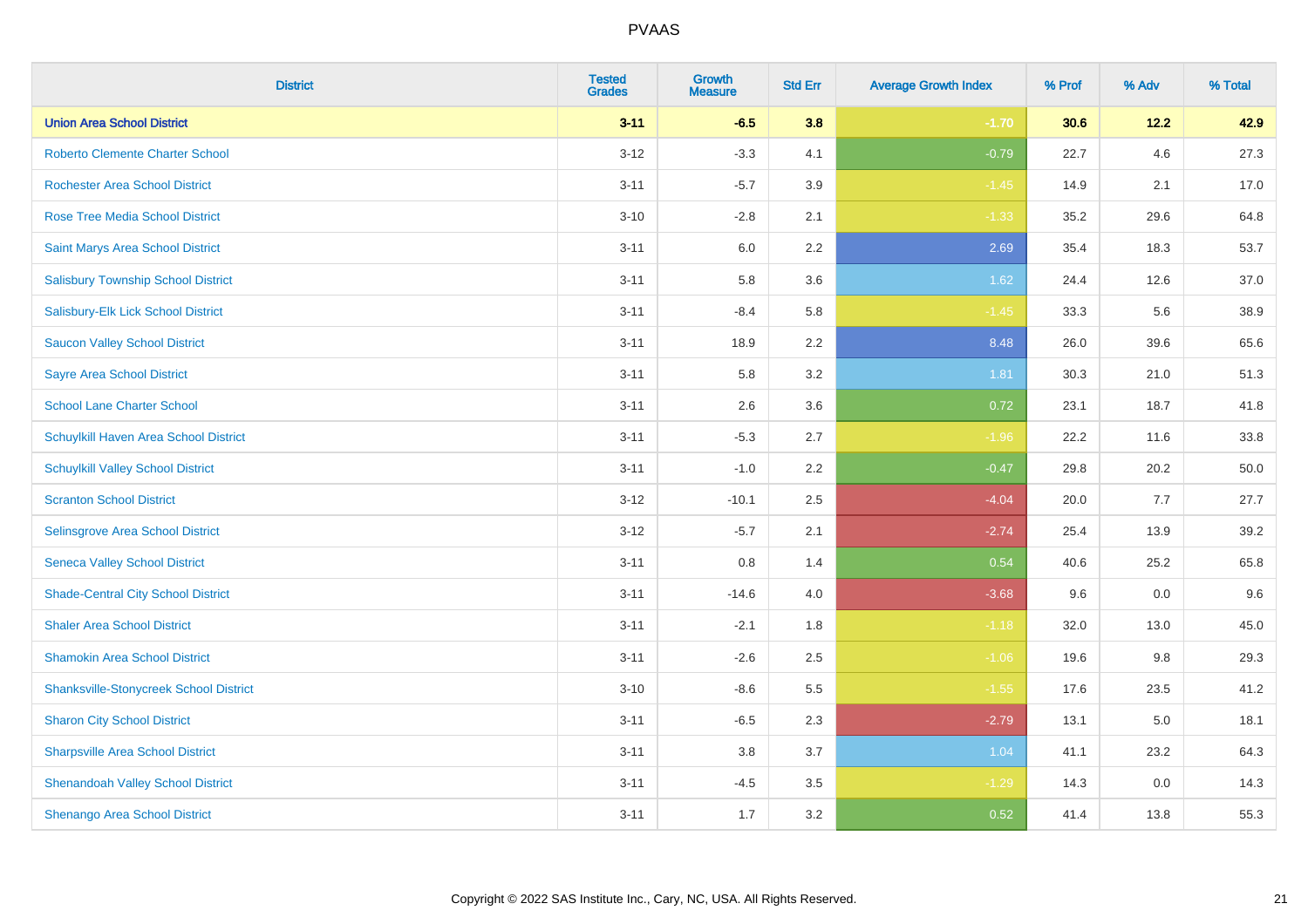| <b>District</b>                            | <b>Tested</b><br><b>Grades</b> | <b>Growth</b><br><b>Measure</b> | <b>Std Err</b> | <b>Average Growth Index</b> | % Prof | % Adv  | % Total |
|--------------------------------------------|--------------------------------|---------------------------------|----------------|-----------------------------|--------|--------|---------|
| <b>Union Area School District</b>          | $3 - 11$                       | $-6.5$                          | 3.8            | $-1.70$                     | 30.6   | $12.2$ | 42.9    |
| <b>Shikellamy School District</b>          | $3 - 10$                       | $-8.3$                          | 2.4            | $-3.42$                     | 20.8   | 18.5   | 39.2    |
| <b>Shippensburg Area School District</b>   | $3 - 11$                       | 0.5                             | 1.8            | 0.26                        | 23.5   | 22.8   | 46.3    |
| <b>Slippery Rock Area School District</b>  | $3 - 11$                       | $-3.8$                          | 2.5            | $-1.56$                     | 30.8   | 21.9   | 52.7    |
| <b>Smethport Area School District</b>      | $3 - 12$                       | 5.8                             | 3.8            | 1.52                        | 24.6   | 20.0   | 44.6    |
| <b>Solanco School District</b>             | $3 - 11$                       | 2.2                             | 1.8            | 1.18                        | 27.2   | 15.0   | 42.3    |
| <b>Somerset Area School District</b>       | $3 - 11$                       | $-7.6$                          | 2.4            | $-3.17$                     | 21.0   | 14.5   | 35.5    |
| <b>Souderton Area School District</b>      | $3 - 11$                       | 18.5                            | 1.4            | 12.86                       | 39.2   | 31.2   | 70.4    |
| South Allegheny School District            | $3 - 11$                       | $-0.9$                          | 3.1            | $-0.30$                     | 23.8   | 2.5    | 26.2    |
| <b>South Butler County School District</b> | $3 - 10$                       | 6.3                             | 2.2            | 2.80                        | 37.8   | 19.2   | 57.0    |
| South Eastern School District              | $3 - 11$                       | $-1.0$                          | 1.8            | $-0.55$                     | 36.4   | 17.1   | 53.5    |
| South Fayette Township School District     | $3 - 11$                       | 6.0                             | 1.8            | 3.33                        | 32.2   | 38.3   | 70.5    |
| South Middleton School District            | $3 - 11$                       | 4.4                             | 2.2            | 1.95                        | 31.1   | 16.4   | 47.5    |
| <b>South Park School District</b>          | $3 - 11$                       | $-8.8$                          | 2.5            | $-3.46$                     | 28.1   | 17.0   | 45.2    |
| South Side Area School District            | $3 - 11$                       | $-0.6$                          | 3.1            | $-0.19$                     | 24.0   | 28.0   | 52.0    |
| South Western School District              | $3 - 12$                       | 2.5                             | 1.7            | 1.48                        | 36.2   | 19.7   | 55.9    |
| South Williamsport Area School District    | $3 - 10$                       | $0.9\,$                         | 3.1            | 0.31                        | 38.4   | 11.6   | 50.0    |
| <b>Southeast Delco School District</b>     | $3 - 10$                       | 3.9                             | 3.5            | 1.12                        | 18.6   | 3.4    | 22.0    |
| <b>Southeastern Greene School District</b> | $3 - 10$                       | $-2.3$                          | 4.4            | $-0.53$                     | 29.0   | 9.7    | 38.7    |
| Southern Columbia Area School District     | $3 - 11$                       | $-8.5$                          | 3.0            | $-2.83$                     | 30.5   | 12.8   | 43.3    |
| <b>Southern Fulton School District</b>     | $3 - 11$                       | $-5.1$                          | 4.0            | $-1.29$                     | 21.7   | 13.0   | 34.8    |
| Southern Huntingdon County School District | $3 - 11$                       | $-5.9$                          | 3.4            | $-1.76$                     | 32.8   | 4.9    | 37.7    |
| <b>Southern Lehigh School District</b>     | $3 - 11$                       | $-4.1$                          | 2.1            | $-1.94$                     | 39.3   | 28.0   | 67.2    |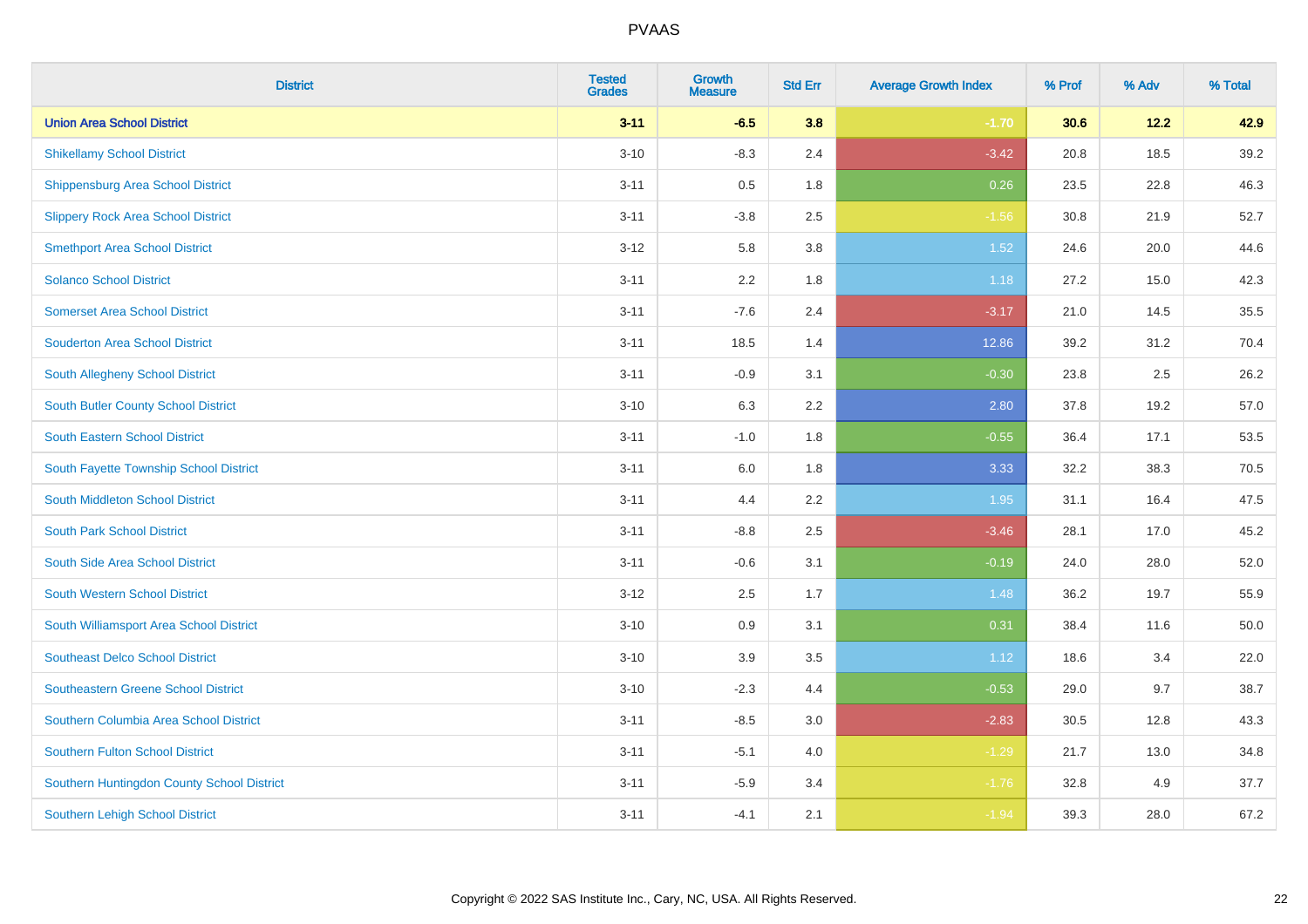| <b>District</b>                              | <b>Tested</b><br><b>Grades</b> | <b>Growth</b><br><b>Measure</b> | <b>Std Err</b> | <b>Average Growth Index</b> | % Prof | % Adv  | % Total |
|----------------------------------------------|--------------------------------|---------------------------------|----------------|-----------------------------|--------|--------|---------|
| <b>Union Area School District</b>            | $3 - 11$                       | $-6.5$                          | 3.8            | $-1.70$                     | 30.6   | $12.2$ | 42.9    |
| Southern Tioga School District               | $3 - 11$                       | $-0.1$                          | 2.8            | $-0.03$                     | 26.3   | 10.3   | 36.6    |
| <b>Southern York County School District</b>  | $3 - 11$                       | 15.5                            | 1.8            | 8.48                        | 37.6   | 29.2   | 66.8    |
| <b>Southmoreland School District</b>         | $3 - 11$                       | $-12.5$                         | 3.1            | $-4.04$                     | 33.3   | 15.5   | 48.8    |
| <b>Spring Cove School District</b>           | $3 - 11$                       | 9.1                             | 2.4            | 3.77                        | 31.8   | 25.4   | 57.1    |
| <b>Spring Grove Area School District</b>     | $3 - 11$                       | 3.9                             | 2.0            | 1.90                        | 30.0   | 23.0   | 53.0    |
| <b>Springfield School District</b>           | $3 - 11$                       | 1.2                             | 1.7            | 0.69                        | 31.8   | 25.2   | 56.9    |
| <b>Springfield Township School District</b>  | $3 - 11$                       | $-3.9$                          | 3.1            | $-1.27$                     | 37.2   | 30.8   | 68.1    |
| <b>Spring-Ford Area School District</b>      | $3 - 11$                       | 16.6                            | 1.2            | 14.02                       | 30.4   | 45.3   | 75.7    |
| <b>State College Area School District</b>    | $3 - 11$                       | 24.5                            | 1.3            | 18.59                       | 31.9   | 46.9   | 78.8    |
| <b>Steel Valley School District</b>          | $3 - 11$                       | 11.1                            | 3.3            | 3.33                        | 34.8   | 10.1   | 44.9    |
| <b>Steelton-Highspire School District</b>    | $3 - 11$                       | $-5.3$                          | 3.2            | $-1.65$                     | 13.9   | 0.0    | 13.9    |
| <b>Sto-Rox School District</b>               | $3 - 10$                       | $-7.0$                          | 3.5            | $-1.99$                     | 3.2    | 0.0    | 3.2     |
| <b>Stroudsburg Area School District</b>      | $3 - 11$                       | $7.5\,$                         | 1.6            | 4.70                        | 30.4   | 18.3   | 48.7    |
| <b>Sugar Valley Rural Charter School</b>     | $3 - 11$                       | $-3.6$                          | 3.7            | $-0.98$                     | 10.3   | 0.0    | 10.3    |
| <b>Sullivan County School District</b>       | $3 - 10$                       | 2.5                             | 4.3            | 0.58                        | 43.6   | 7.7    | 51.3    |
| <b>Susq-Cyber Charter School</b>             | $9 - 11$                       | $-3.2$                          | 5.8            | $-0.54$                     | 23.8   | 4.8    | 28.6    |
| <b>Susquehanna Community School District</b> | $3 - 11$                       | $-4.5$                          | 3.8            | $-1.19$                     | 31.9   | 8.8    | 40.7    |
| Susquehanna Township School District         | $3 - 12$                       | 3.9                             | 2.7            | 1.45                        | 19.0   | 13.1   | 32.0    |
| <b>Susquenita School District</b>            | $3 - 11$                       | $-5.9$                          | 2.6            | $-2.28$                     | 30.6   | 13.9   | 44.4    |
| <b>Tacony Academy Charter School</b>         | $3 - 11$                       | $-12.9$                         | 3.3            | $-3.90$                     | 8.6    | 1.4    | 10.0    |
| <b>Tamaqua Area School District</b>          | $3 - 12$                       | 6.5                             | 2.4            | 2.72                        | 34.3   | 17.5   | 51.8    |
| <b>Tech Freire Charter School</b>            | $9 - 11$                       | 0.7                             | 2.5            | 0.27                        | 3.6    | 0.0    | 3.6     |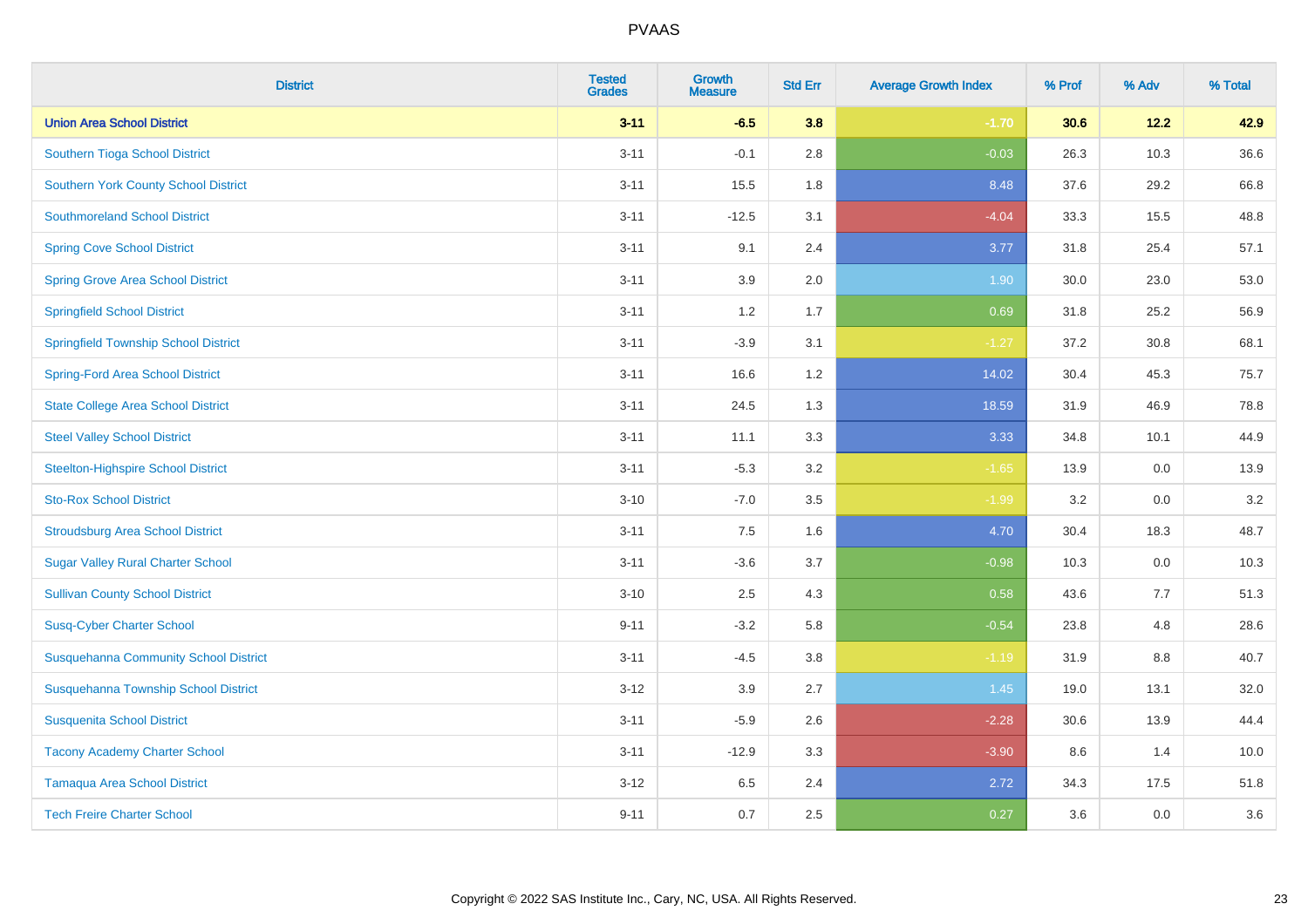| <b>District</b>                               | <b>Tested</b><br><b>Grades</b> | <b>Growth</b><br><b>Measure</b> | <b>Std Err</b> | <b>Average Growth Index</b> | % Prof | % Adv   | % Total |
|-----------------------------------------------|--------------------------------|---------------------------------|----------------|-----------------------------|--------|---------|---------|
| <b>Union Area School District</b>             | $3 - 11$                       | $-6.5$                          | 3.8            | $-1.70$                     | 30.6   | 12.2    | 42.9    |
| <b>Tidioute Community Charter School</b>      | $3 - 11$                       | 0.8                             | 4.4            | 0.19                        | 18.1   | 6.9     | 25.0    |
| <b>Titusville Area School District</b>        | $3 - 11$                       | $-5.0$                          | 2.5            | $-1.98$                     | 26.5   | 6.8     | 33.3    |
| <b>Towanda Area School District</b>           | $3 - 11$                       | $-4.0$                          | 2.6            | $-1.52$                     | 24.8   | $9.9\,$ | 34.8    |
| <b>Tredyffrin-Easttown School District</b>    | $3 - 10$                       | 8.7                             | 2.4            | 3.57                        | 35.2   | 35.8    | 71.0    |
| <b>Trinity Area School District</b>           | $3 - 11$                       | $-8.7$                          | 1.8            | $-4.87$                     | 20.9   | $9.8\,$ | 30.8    |
| <b>Tri-Valley School District</b>             | $3 - 10$                       | $-2.7$                          | 3.9            | $-0.69$                     | 31.0   | 9.5     | 40.5    |
| <b>Troy Area School District</b>              | $3 - 10$                       | $-4.7$                          | 3.2            | $-1.46$                     | 22.8   | 16.5    | 39.2    |
| <b>Tulpehocken Area School District</b>       | $3-12$                         | 1.0                             | 4.9            | 0.20                        | 11.5   | 23.1    | 34.6    |
| <b>Tunkhannock Area School District</b>       | $3 - 11$                       | 1.4                             | 2.0            | 0.71                        | 29.8   | 18.1    | 47.9    |
| <b>Turkeyfoot Valley Area School District</b> | $3-12$                         | $-15.4$                         | 5.8            | $-2.66$                     | 3.8    | 3.8     | 7.6     |
| <b>Tuscarora School District</b>              | $3 - 11$                       | 13.4                            | 2.2            | 6.20                        | 37.1   | 26.3    | 63.4    |
| <b>Tussey Mountain School District</b>        | $3 - 12$                       | $-13.0$                         | 3.3            | $-3.93$                     | 11.1   | 3.2     | 14.3    |
| <b>Twin Valley School District</b>            | $3-12$                         | $-3.2$                          | 1.9            | $-1.68$                     | 38.8   | 19.8    | 58.6    |
| <b>Tyrone Area School District</b>            | $3 - 12$                       | 29.2                            | 2.3            | 12.86                       | 36.6   | 29.1    | 65.7    |
| <b>Union Area School District</b>             | $3 - 11$                       | $-6.5$                          | 3.8            | $-1.70$                     | 30.6   | 12.2    | 42.9    |
| <b>Union City Area School District</b>        | $3-12$                         | $-8.7$                          | 3.3            | $-2.59$                     | 29.7   | 10.9    | 40.6    |
| <b>Union School District</b>                  | $3-12$                         | 2.5                             | 3.7            | 0.69                        | 17.9   | 10.4    | 28.4    |
| <b>Uniontown Area School District</b>         | $3 - 11$                       | $-2.8$                          | 3.1            | $-0.91$                     | 31.7   | 7.3     | 39.0    |
| <b>Unionville-Chadds Ford School District</b> | $3 - 11$                       | 15.8                            | 1.7            | 9.12                        | 31.2   | 48.0    | 79.2    |
| <b>United School District</b>                 | $3 - 11$                       | 6.3                             | 3.3            | 1.89                        | 38.8   | 16.3    | 55.0    |
| <b>Universal Audenried Charter School</b>     | $9 - 11$                       | $-3.8$                          | 2.5            | $-1.53$                     | 3.0    | 0.5     | 3.5     |
| <b>Upper Adams School District</b>            | $3 - 11$                       | 0.9                             | 2.5            | 0.37                        | 33.0   | 17.0    | 50.0    |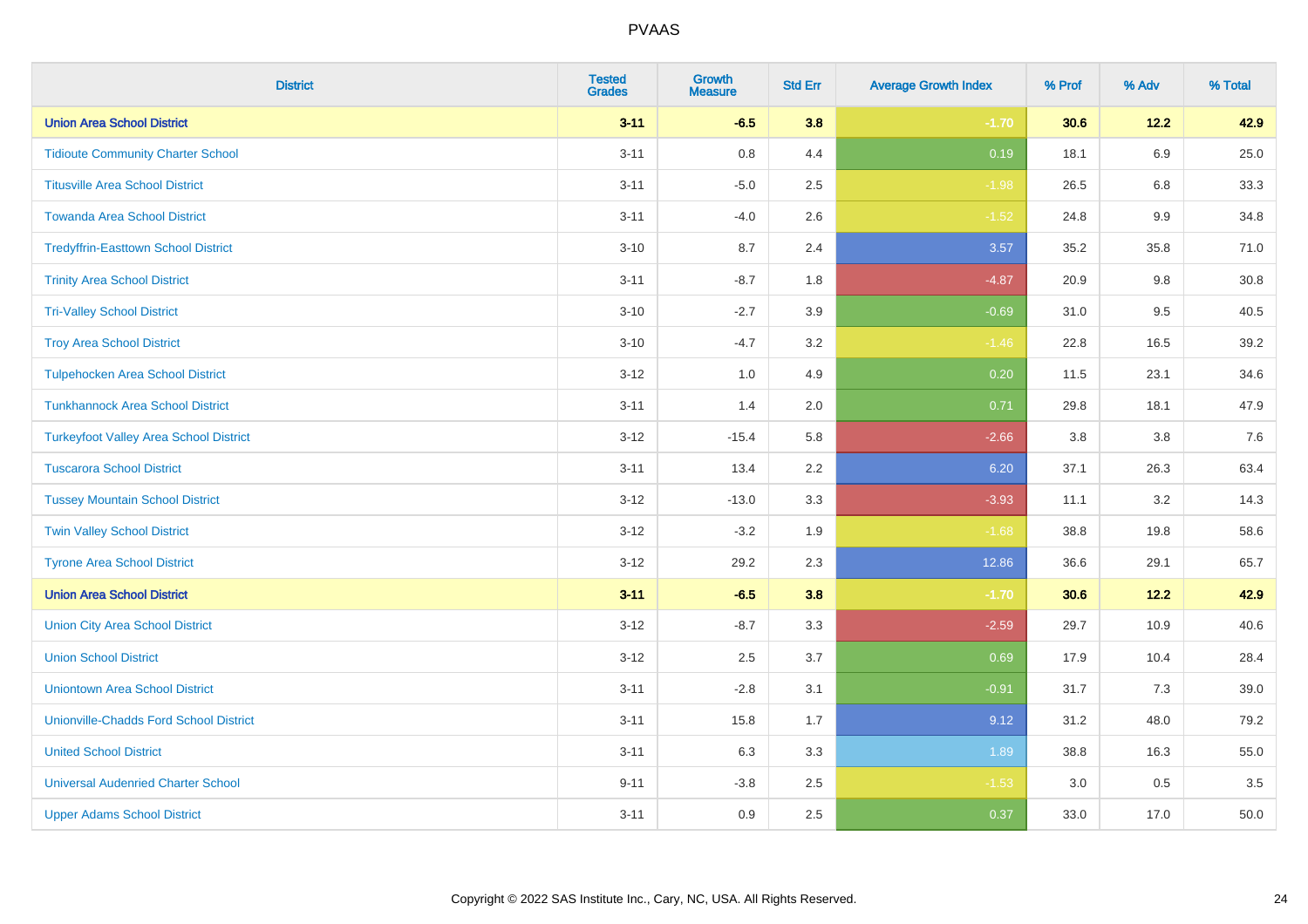| <b>District</b>                                | <b>Tested</b><br><b>Grades</b> | <b>Growth</b><br><b>Measure</b> | <b>Std Err</b> | <b>Average Growth Index</b> | % Prof | % Adv | % Total |
|------------------------------------------------|--------------------------------|---------------------------------|----------------|-----------------------------|--------|-------|---------|
| <b>Union Area School District</b>              | $3 - 11$                       | $-6.5$                          | 3.8            | $-1.70$                     | 30.6   | 12.2  | 42.9    |
| <b>Upper Darby School District</b>             | $3 - 12$                       | 11.2                            | 1.4            | 8.28                        | 23.8   | 11.8  | 35.6    |
| <b>Upper Dauphin Area School District</b>      | $3 - 11$                       | 16.5                            | 5.1            | 3.26                        | 37.5   | 26.8  | 64.3    |
| <b>Upper Dublin School District</b>            | $3-12$                         | 2.1                             | 1.8            | 1.19                        | 34.7   | 30.0  | 64.7    |
| <b>Upper Merion Area School District</b>       | $3 - 11$                       | 14.0                            | 2.0            | 7.15                        | 34.4   | 32.6  | 67.0    |
| <b>Upper Moreland Township School District</b> | $3 - 11$                       | 1.1                             | 2.0            | 0.56                        | 24.8   | 26.6  | 51.3    |
| <b>Upper Perkiomen School District</b>         | $3 - 11$                       | 5.7                             | 1.9            | 3.04                        | 25.4   | 19.9  | 45.4    |
| <b>Upper Saint Clair School District</b>       | $3 - 11$                       | 13.8                            | 1.8            | 7.86                        | 32.2   | 44.5  | 76.7    |
| Urban Pathways 6-12 Charter School             | $6 - 11$                       | $-4.1$                          | 5.7            | $-0.72$                     | 0.0    | 0.0   | $0.0\,$ |
| <b>Valley Grove School District</b>            | $3 - 10$                       | $-4.0$                          | 5.5            | $-0.72$                     | 68.4   | 15.8  | 84.2    |
| <b>Valley View School District</b>             | $3 - 11$                       | 9.3                             | 2.2            | 4.18                        | 26.6   | 23.1  | 49.7    |
| <b>Wallenpaupack Area School District</b>      | $3 - 11$                       | 8.8                             | 2.1            | 4.28                        | 28.5   | 18.9  | 47.4    |
| <b>Wallingford-Swarthmore School District</b>  | $3 - 10$                       | $5.0\,$                         | 2.2            | 2.25                        | 33.3   | 37.1  | 70.4    |
| <b>Warren County School District</b>           | $3 - 11$                       | $-0.1$                          | 1.6            | $-0.06$                     | 26.7   | 9.7   | 36.4    |
| <b>Warrior Run School District</b>             | $3 - 11$                       | 10.5                            | 2.7            | 3.86                        | 34.1   | 16.8  | 50.9    |
| <b>Warwick School District</b>                 | $3 - 11$                       | 21.7                            | 1.8            | 11.76                       | 27.7   | 36.3  | 64.0    |
| <b>Washington School District</b>              | $3 - 11$                       | $-15.9$                         | 2.9            | $-5.44$                     | 12.9   | 1.7   | 14.7    |
| <b>Wattsburg Area School District</b>          | $3 - 11$                       | 1.0                             | 2.7            | 0.36                        | 20.4   | 12.4  | 32.7    |
| <b>Wayne Highlands School District</b>         | $3 - 11$                       | 22.5                            | 2.5            | 9.16                        | 33.8   | 40.4  | 74.2    |
| <b>Waynesboro Area School District</b>         | $3 - 12$                       | 3.0                             | 1.8            | 1.67                        | 26.0   | 23.5  | 49.5    |
| <b>Weatherly Area School District</b>          | $3 - 11$                       | $-5.8$                          | 4.0            | $-1.44$                     | 32.1   | 8.9   | 41.1    |
| <b>Wellsboro Area School District</b>          | $3 - 11$                       | $-6.3$                          | 3.0            | $-2.08$                     | 24.4   | 13.4  | 37.8    |
| <b>West Allegheny School District</b>          | $3 - 12$                       | 8.6                             | 2.0            | 4.34                        | 37.3   | 27.2  | 64.5    |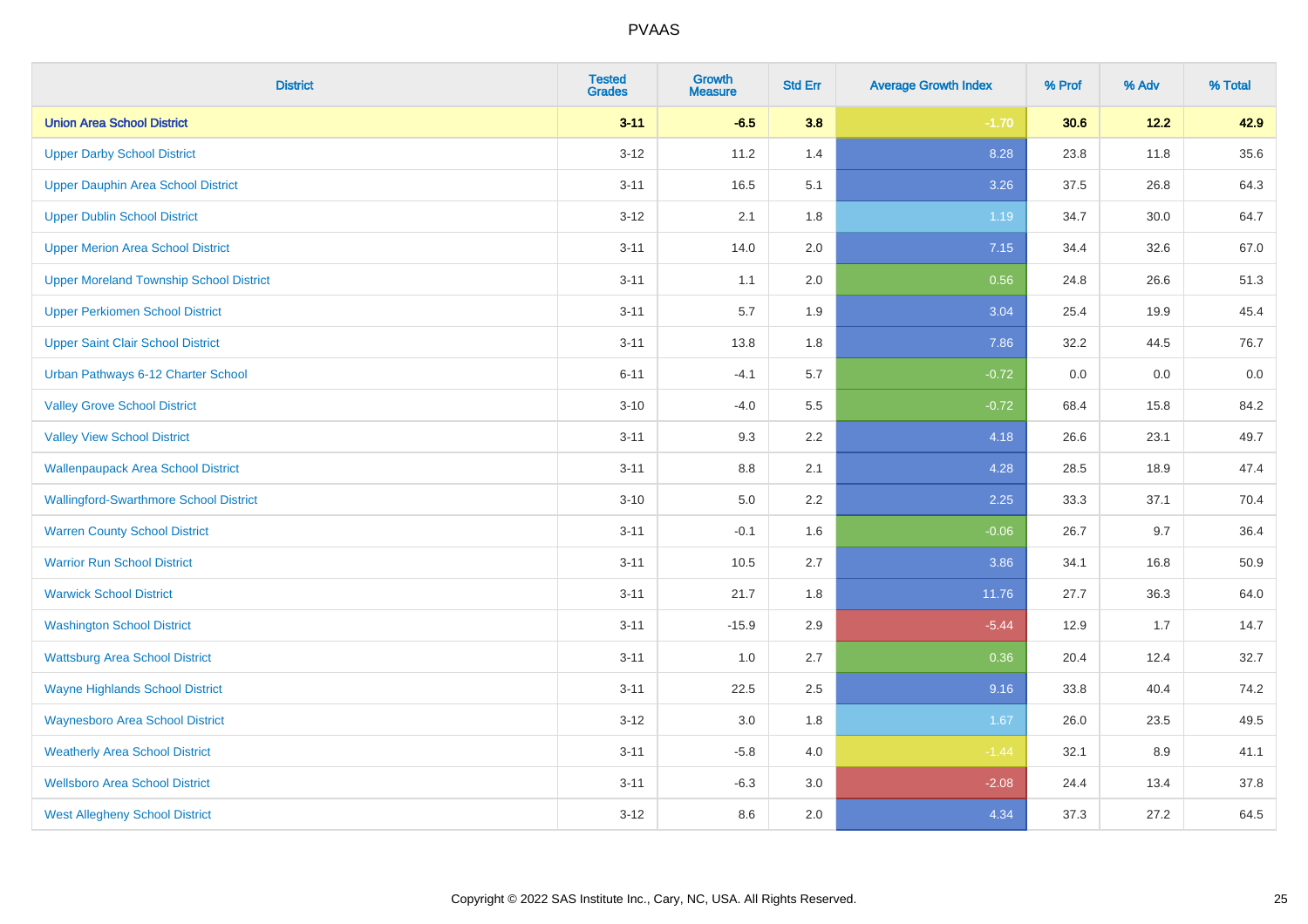| <b>District</b>                                 | <b>Tested</b><br><b>Grades</b> | <b>Growth</b><br><b>Measure</b> | <b>Std Err</b> | <b>Average Growth Index</b> | % Prof | % Adv | % Total |
|-------------------------------------------------|--------------------------------|---------------------------------|----------------|-----------------------------|--------|-------|---------|
| <b>Union Area School District</b>               | $3 - 11$                       | $-6.5$                          | 3.8            | $-1.70$                     | 30.6   | 12.2  | 42.9    |
| <b>West Branch Area School District</b>         | $3 - 11$                       | 17.0                            | 3.3            | 5.20                        | 47.1   | 19.1  | 66.2    |
| <b>West Chester Area School District</b>        | $3 - 11$                       | $-2.1$                          | 1.2            | $-1.83$                     | 36.4   | 23.2  | 59.6    |
| <b>West Greene School District</b>              | $3 - 11$                       | $-8.1$                          | 3.9            | $-2.08$                     | 31.0   | 11.9  | 42.9    |
| West Jefferson Hills School District            | $3 - 11$                       | 1.9                             | 1.9            | 0.99                        | 34.8   | 27.3  | 62.1    |
| <b>West Middlesex Area School District</b>      | $3 - 10$                       | $-7.4$                          | 3.5            | $-2.11$                     | 32.0   | 9.6   | 41.6    |
| <b>West Mifflin Area School District</b>        | $3 - 12$                       | $-11.9$                         | 2.5            | $-4.77$                     | 15.9   | 4.0   | 19.9    |
| <b>West Perry School District</b>               | $3 - 11$                       | 11.0                            | 2.3            | 4.76                        | 26.9   | 20.5  | 47.4    |
| <b>West Shore School District</b>               | $3 - 12$                       | 2.2                             | 1.3            | 1.68                        | 31.8   | 15.2  | 47.1    |
| <b>West Side CTC</b>                            | $9 - 10$                       | $-32.0$                         | 3.9            | $-8.16$                     | 5.9    | 0.0   | 5.9     |
| <b>West York Area School District</b>           | $3 - 12$                       | $-9.8$                          | 2.7            | $-3.57$                     | 21.9   | 10.9  | 32.8    |
| <b>Western Beaver County School District</b>    | $3 - 11$                       | $-9.3$                          | 4.2            | $-2.20$                     | 45.1   | 3.9   | 49.0    |
| <b>Western Wayne School District</b>            | $3 - 11$                       | 3.6                             | 2.6            | 1.39                        | 30.8   | 16.2  | 47.0    |
| <b>Westinghouse Arts Academy Charter School</b> | $9 - 10$                       | $-6.0$                          | 3.3            | $-1.81$                     | 20.2   | 8.9   | 29.1    |
| <b>Westmont Hilltop School District</b>         | $3 - 11$                       | $-1.0$                          | 2.8            | $-0.36$                     | 33.3   | 14.7  | 48.0    |
| <b>Whitehall-Coplay School District</b>         | $3 - 11$                       | 11.8                            | 1.7            | 7.06                        | 32.3   | 21.7  | 54.0    |
| <b>Wilkes-Barre Area School District</b>        | $3 - 11$                       | $-12.4$                         | 2.4            | $-5.18$                     | 14.2   | 3.7   | 17.9    |
| <b>William Penn School District</b>             | $3 - 12$                       | 7.0                             | 1.9            | 3.61                        | 14.0   | 7.2   | 21.3    |
| <b>Williams Valley School District</b>          | $3 - 11$                       | 2.6                             | 3.7            | 0.69                        | 17.0   | 5.1   | 22.0    |
| <b>Williamsburg Community School District</b>   | $3 - 11$                       | $-16.9$                         | 4.1            | $-4.14$                     | 22.4   | 0.0   | 22.4    |
| <b>Williamsport Area School District</b>        | $3 - 11$                       | $-11.7$                         | 1.4            | $-8.29$                     | 18.2   | 10.5  | 28.7    |
| Wilmington Area School District                 | $3 - 11$                       | 11.1                            | 3.3            | 3.37                        | 29.8   | 26.2  | 56.0    |
| <b>Wilson Area School District</b>              | $3 - 11$                       | $-0.3$                          | 2.4            | $-0.12$                     | 35.4   | 14.6  | 50.0    |